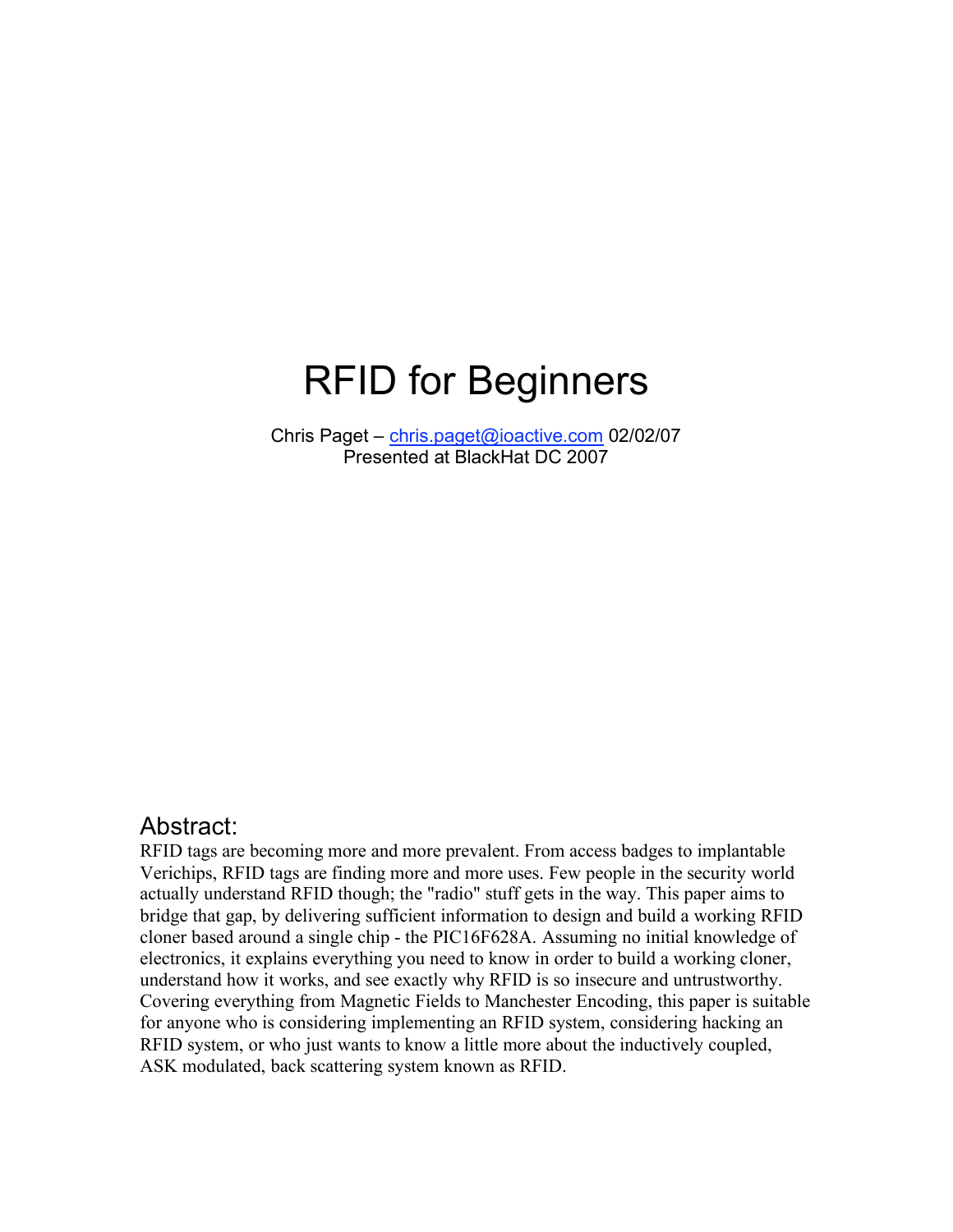| $\mathbf{1}$                   |  |  |
|--------------------------------|--|--|
| 1.1.                           |  |  |
| 1.2.                           |  |  |
| 1.3.                           |  |  |
| 2                              |  |  |
| 2.1.                           |  |  |
| 2.2                            |  |  |
| 2.3.                           |  |  |
| 2.4.                           |  |  |
| 2.5.                           |  |  |
| 2.6.                           |  |  |
| 2.7.                           |  |  |
|                                |  |  |
| 3.1.                           |  |  |
| 3.2.                           |  |  |
| 3.3.                           |  |  |
| 3.4.                           |  |  |
| 3.5.                           |  |  |
|                                |  |  |
| 4.1.                           |  |  |
| 4.2.                           |  |  |
| 4.3.                           |  |  |
| 4.4.                           |  |  |
| 5 <sub>1</sub>                 |  |  |
| 6.                             |  |  |
| 6.1.                           |  |  |
| 6.2.                           |  |  |
| $7_{\scriptscriptstyle{\sim}}$ |  |  |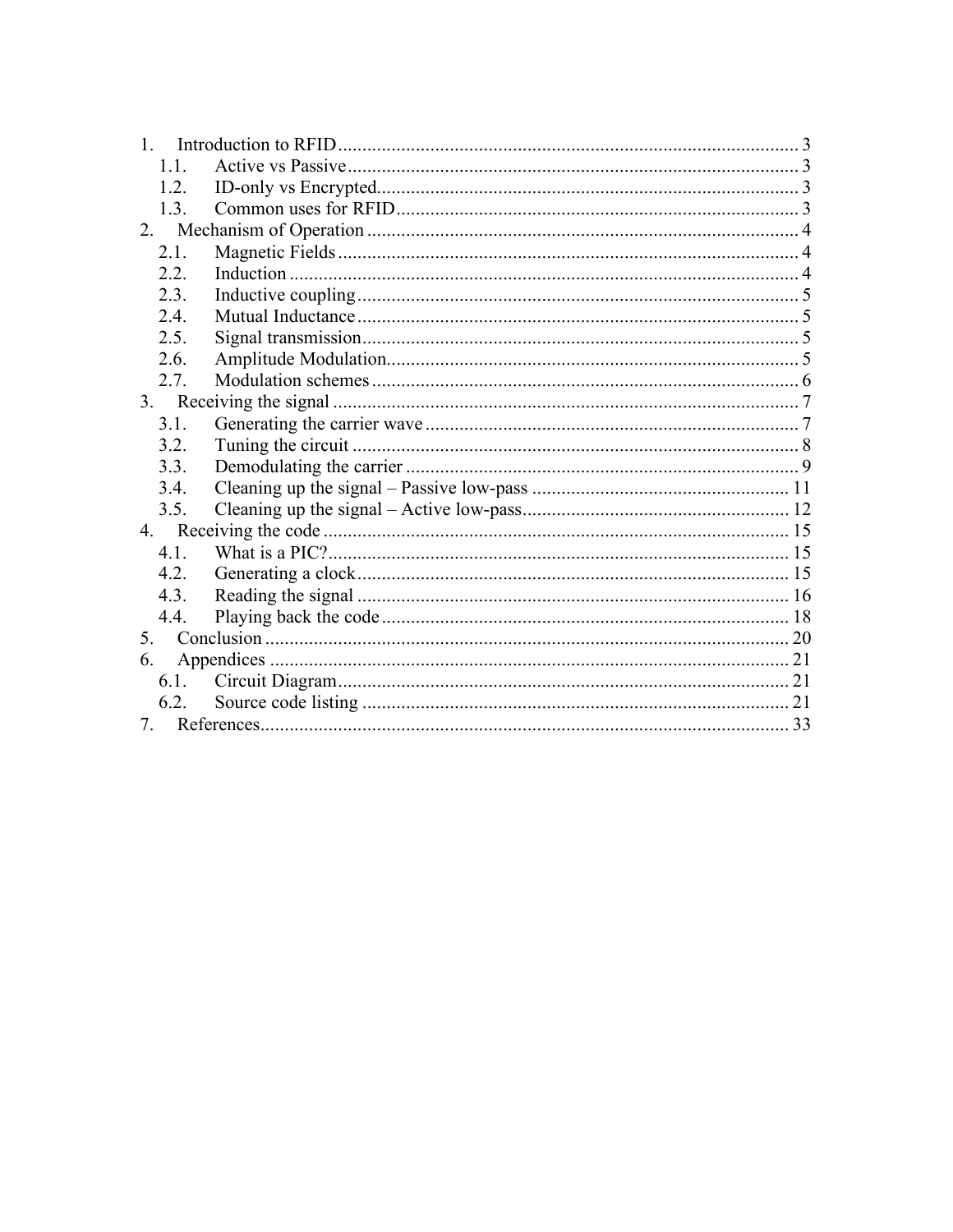# **1. Introduction to RFID**

**R**adio **F**requency **ID**entification tags come in many different forms. There are many different combinations of operating frequencies, modulation schemes, communications protocols, and data formats; discussing the different types of tag available is a paper in itself, and far beyond the scope of this document. However, RFID tags can broadly be broken into a few basic categories.

### *1.1. Active vs. Passive*

RFID tags can be active or passive. The two modes of operation are very different, and have very different characteristics and security consequences.

Active RFID tags:

- Have their own power source
- Work on the principles of low-power radio transmission
- Operate over reasonable distances (several meters)
- Are small devices (a few inches to a side)

Active tags listen for an incoming radio transmission, and broadcast a response. These signals are true radio transmissions, i.e. electromagnetic radiation. This is very different from passive tags.

Passive RFID tags:

- Are powered parasitically from the reader
- Work on the principle of Inductive Coupling
- Operate over very small distances (a few inches)
- Are extremely small (the size of a grain of rice)

Passive tags are more commonly used where size is a factor and read range is irrelevant.

### *1.2. ID-only vs. Encrypted*

Another way to categorize the world of RFID tags is by their general mode of operation. Active or Passive tags can use either mode; either type of tag can easily use either mode of operation.

ID-Only tags simply detect an incoming signal (from the reader), and transmit the tag ID in response to it. No attempt is made to protect the data either in transmission or to ensure that a legitimate reader is being used; the tag is simply there to identify itself. Encrypted tags use some form of handshaking to provide a layer of security. A code must be transmitted from the reader to the tag before the tag yields any useful data, with the intent that it should then be more difficult to clone the tag or read the data it contains. Few modern RFID tags implement this kind of protection (with a few notable exceptions), and even when a tag is encrypted there is commonly a way to break the protection and recover the data anyway.

### *1.3. Common uses for RFID*

RFID tags are used in many different ways. Active tags are commonly used for toll roads; when the driver passes through the toll booth the tag is read, and the driver is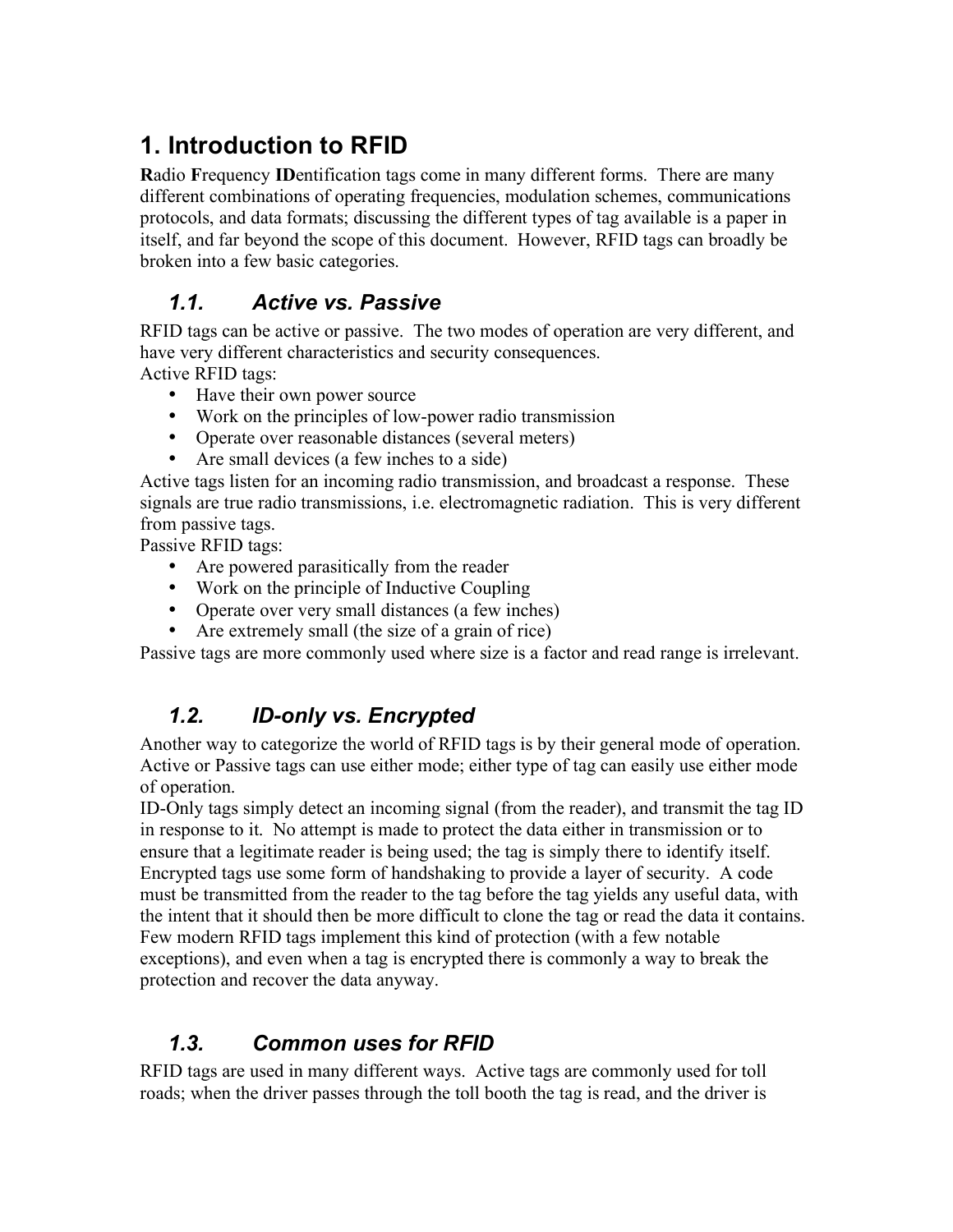allowed to proceed much faster than if he needed to stop. This is a good example of how flexible active RFID technology is; an active tag can be easily read from a passing car at 50+mph!

Passive tags, because of their much smaller size, are commonly used in much more discreet ways. Access cards commonly use passive RFID, identifying the card holder for access to some secure area. US passports now also include an encrypted, passive RFID tag. The "encryption" on these tags was shown to be very weak, and was broken quickly. Verichip produces implantable RFID tags. These have been used on pets for many years to find their owners if the pets get lost, but more and more, these devices are being implanted into humans as well. Hopefully, this trend will stop.

# **2. Mechanism of Operation**

In this presentation, I will be focusing exclusively on one of the most common (and also the most simple) RFID tags; those used by HID access badges. These access cards are used extensively all over the world (if you use an RFID card to get into your building, look for the HID logo embossed on the corner of it) in many different industries. These tags are extremely simple to clone; there is no encryption, no complexity to the protocol, and they operate on a frequency of 125KHz, which is very easy to work with when using a microcontroller operating in the Megahertz range. These passive tags are ID-only, and an ideal candidate for a simple cloner. Let's look at exactly how they work.

### *2.1. Magnetic Fields*

In the abstract for this paper, I used the phrase "inductive coupling". In order to understand an inductive coupling, it is first necessary to understand an inductance, and in order to understand an inductance, it is first necessary to understand a magnetic field. Everyone is familiar with the properties of a magnet; it attracts ferrous metals, and the pull of the magnet gets stronger the closer you are to it. If you put two magnets together, they can either repel or attract each other; magnetic fields have polarity. By convention, we use North and South to represent the poles of a magnet, to coincide with the north and south poles of the Earth. Magnetic fields follow an inverse cube law; the strength of the field decreases as the cube of the distance, so doubling the distance results in one eighth the magnetic field strength. This is why passive RFID tags work over such short distances. This inverse cube law cannot be broken and limits the range of the reader.

### *2.2. Induction*

A current flowing through a wire generates a magnetic field around the wire; this is known as induction. A single wire will generate a very weak magnetic field unless the current flowing is very high – the strongest superconducting magnets use tens of thousands of amps. A simple way to increase the magnetic field strength is to use a coil of wire instead; each loop of wire adds to the magnetic field strength and allows for a greater read distance. This is why the circuit symbol for an inductor represents many turns of wire:

The circuit symbol for an inductor (L)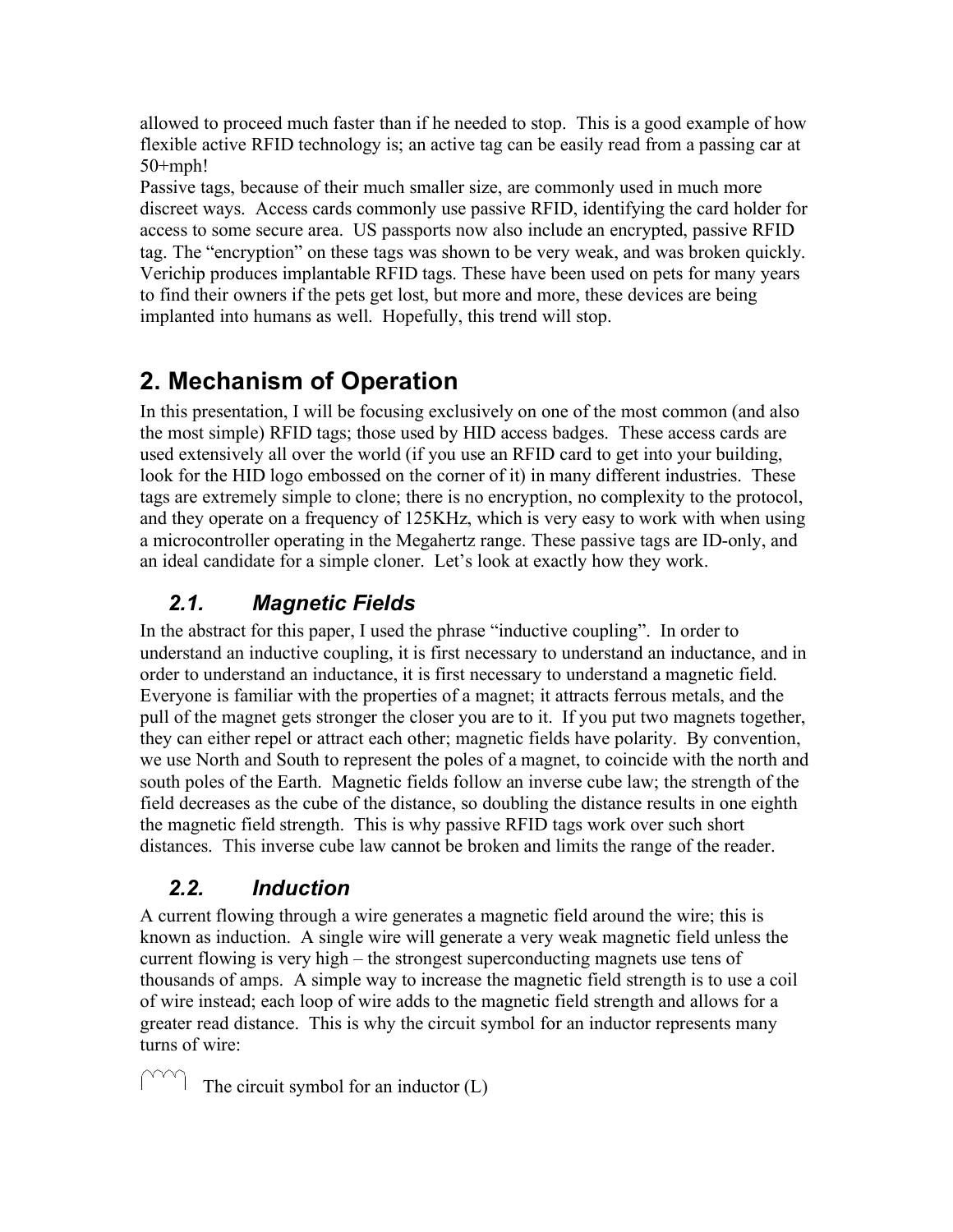### *2.3. Inductive coupling*

The nice thing about induction is that the magnetic fields work both ways. Applying a current to an inductor causes a magnetic field to form, and applying a magnetic field to an inductor causes a current to flow. If we place two inductors in close proximity and continuously change the current flowing through one of them (called the Primary coil), we get a similarly changing current flowing through the other (the Secondary coil). This is how transformers work, and their circuit symbol reflects that.

The circuit symbol for a transformer – two inductors, back-to-back.

### *2.4. Mutual Inductance*

Now that we have induced a voltage in our Secondary coil, we have a current flowing through it. As we have already learned though, a current flowing through a coil causes a magnetic field to form – and our secondary coil now has a current flowing through it. This secondary field will be in the opposite direction of the primary field, so will act to oppose the current in the primary. Thus, when a secondary coil is present and conducting current, the voltage across the primary coil will drop. We can therefore deduce the presence of the secondary coil by measuring the voltage across the primary coil.

### *2.5. Signal transmission*

Consider the following circuit.



When the switch is open, no current can flow through the secondary coil, and therefore no magnetic field will be generated by it. When the switch is pressed, a current flows through the secondary, a magnetic field is induced, and the voltage across the primary coil will drop; if one person were to watch the voltage across the primary coil while a second person were to press and release the switch, a message could be passed between them.

### *2.6. Amplitude Modulation*

By replacing the switch with a variable resistor, we get much finer control.

$$
AC \bigotimes \left\{\begin{matrix} 1 & 1 \\ 1 & 1 \\ 1 & 1 \end{matrix}\right\}
$$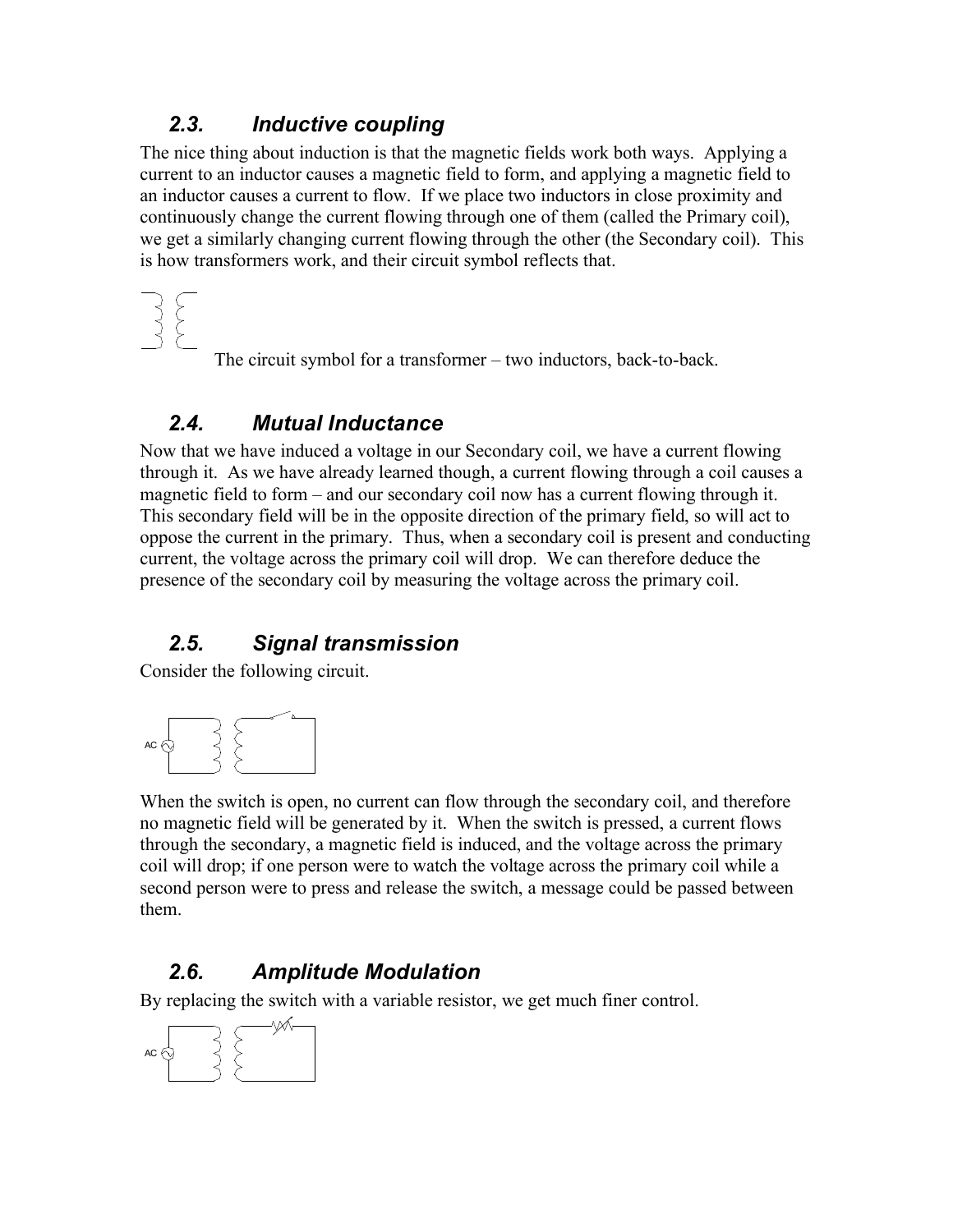The variable resistor allows us to vary how much current flows through the secondary, rather than the all-or-nothing of the switch. This allows us to gradually wind up and wind down the strength of the secondary magnetic field, and therefore control how much influence we have on the voltage across the primary coil.

If we were to vary the resistance back and forth, the voltage across the primary coil might look something like this:



We can see that there are two frequencies at work here. There's the frequency of the voltage that we're applying to the primary of the coil (which is represented by the blue line), and there's the frequency at which we're turning the variable resistor back and forth; this is represented by the change in the size (amplitude) of the voltage. The frequency we're using to send the signal is called the carrier frequency, and the frequency at which we're changing the amplitude of the carrier frequency is our data. This is the essence of Amplitude Modulation – changing the size of the carrier wave according to the data we want to transmit.

### *2.7. Modulation schemes*

There are many different ways to use amplitude modulation. AM radio simply modulates the carrier with the audio signal, for example. However, we wish to carry binary data, s we need to carefully define our modulation scheme.

One common AM scheme when sending digital signals is ASK – Amplitude Shift Keying; the most common form of ASK is FC/8/10. This is easy to understand with the following diagram.

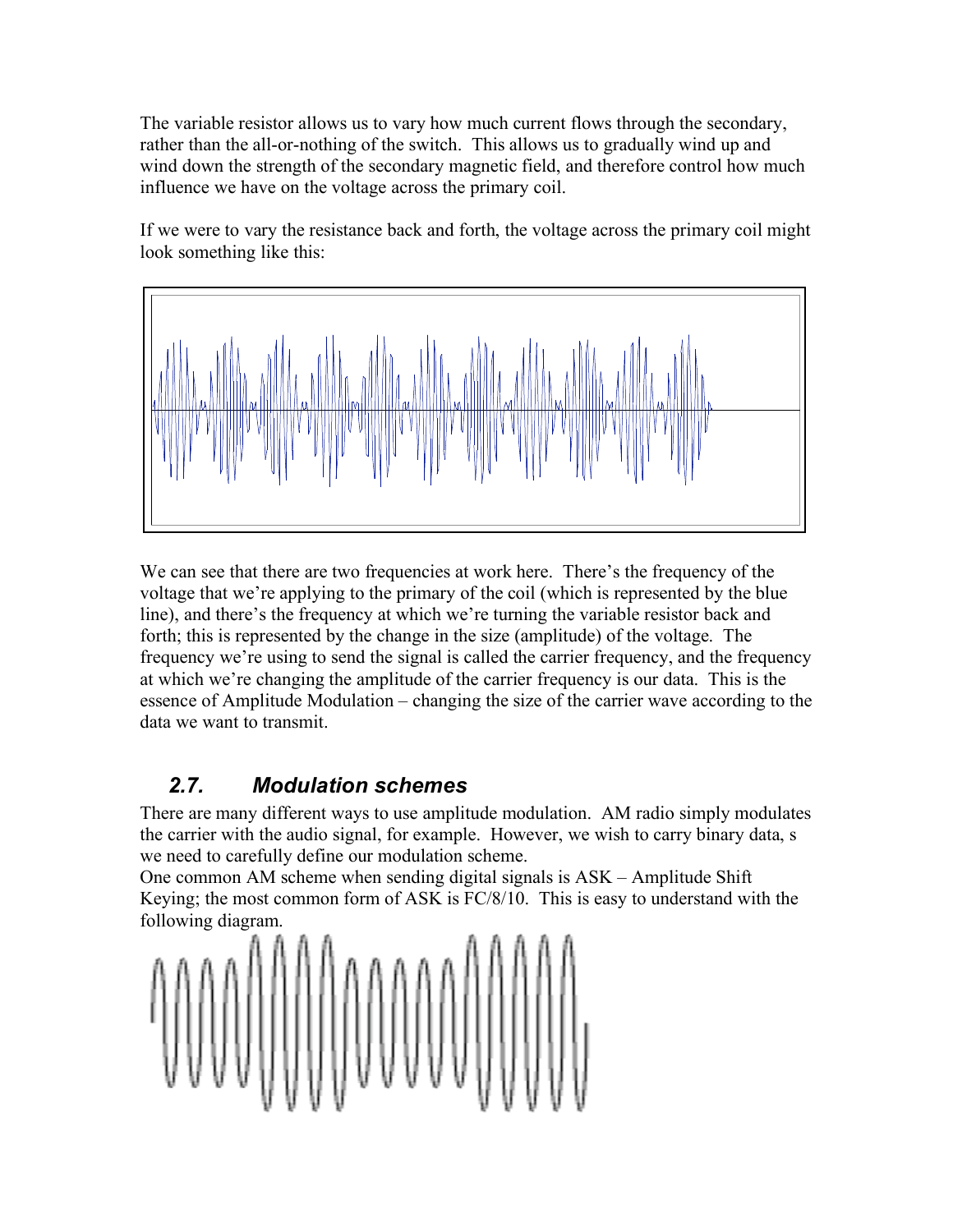To decode an FC/8/10 ASK modulation, we need to consider how many carrier waves are present for each wave of the data signal. For the first data wave above, the carrier is small for 4 cycles, then high for 4 cycles – 8 cycles overall. For the second data wave, the carrier is low for 5 cycles then high for 5 cycles – 10 cycles overall. The first case  $(8$ carrier cycles for a data cycle) represents a zero, and the second case (10 carrier cycles for a data cycle) represents a one. By keying the amplitude modulation in this way, we can transmit binary data. The name FC/8/10 describes this modulation completely:

- FC: Carrier Frequency…
- /8 …divided by 8 for a zero…
- /10 …or divided by ten for a one.

# **3. Receiving the signal**

So, we now know, in general terms, how the data is sent from the card to the reader. The card has a small coil in it, and it alternately allows current to flow through the coil or does not, according to an FC/8/10 modulation scheme. How does the receiver actually measure this voltage and detect the signal?

### *3.1. Generating the carrier wave*

The first thing the reader needs to do is to generate a carrier wave. This is simple; a 125KHz oscillator is easy enough to build in many different ways. However, we want to maximize the magnetic field generated by the inductor, so we want to change the current through the inductor as quickly as possible – and that means using a square wave. Anyone familiar with the principles of Fourier analysis knows that any waveform can be created by adding together sinewaves of different frequencies. As it turns out, a square wave has a very large number of these frequencies at strong amplitudes; it's a very noisy signal. The picture below illustrates this – it shows the various frequency components of a 125KHz square wave – our desired frequency

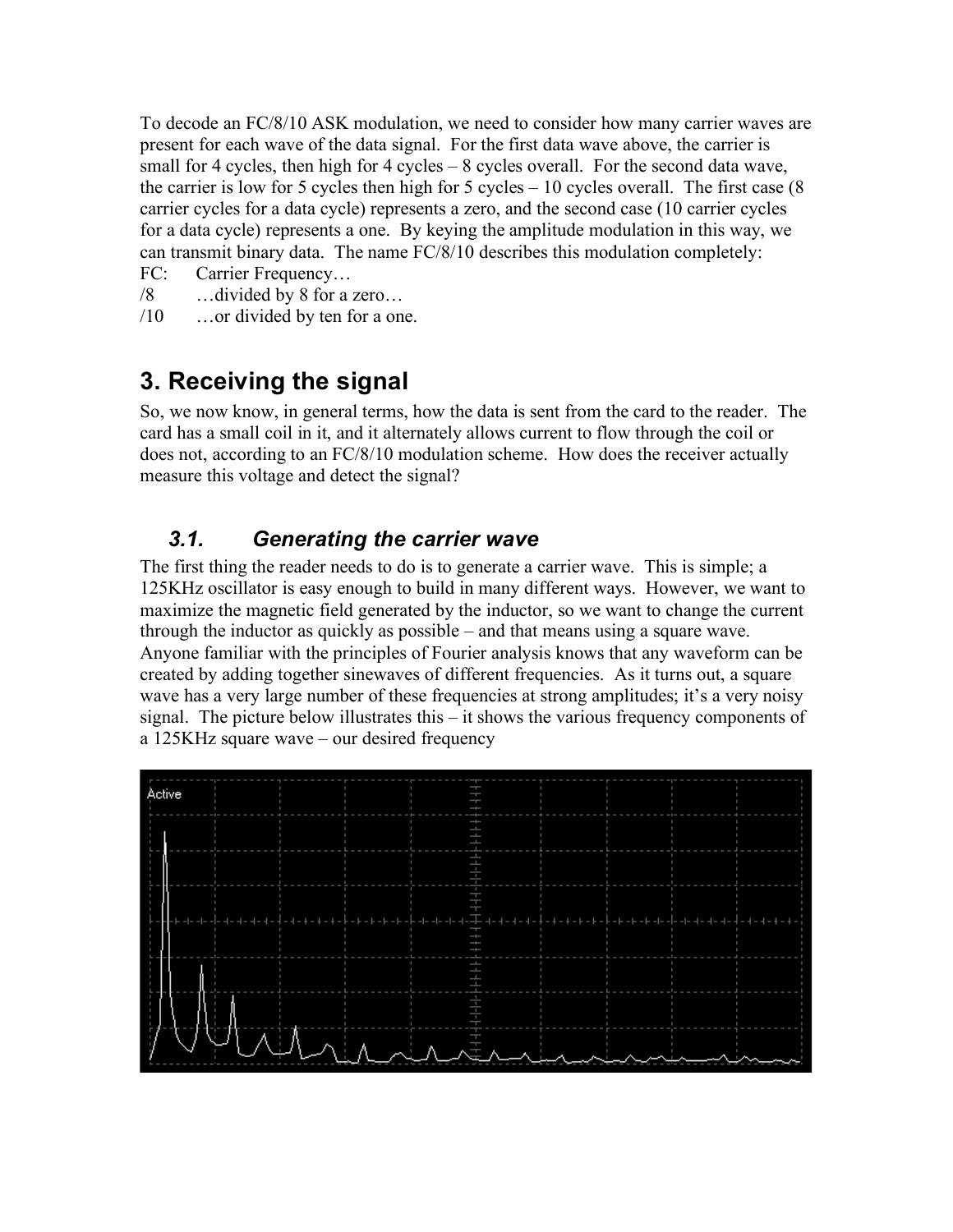The largest peak on the left is at 125KHz, but as the frequency increases on the horizontal axis there are several annoyingly large peaks at different frequencies. This noise will utterly ruin our signal, so we need to filter it out.

### *3.2. Tuning the circuit*

In much the same way as a resistor acts to inhibit the flow of current, an inductor acts to inhibit a change in current. When the current through an inductor varies sharply, the inductor produces a force in the form of a voltage across it in order to counteract the change in current. The size of this voltage is related to the rate of change of current.

 $\frac{1}{\sqrt{2}}$  The circuit symbol for a capacitor (C) A capacitor is, in many ways, the exact opposite of an inductor. A capacitor acts to inhibit changes in voltage, where the change in voltage causes a current to flow. The size of the current is derived from the rate of change of voltage.

Putting these two components together, we get a very powerful combination known as a tuned circuit. Since the inductor resists changes in current by inducing a voltage, and a capacitor resists changes in voltage by inducing a current, these two components will bounce the current and voltage off each other, and resonate. Since both components induce changes based on the rate of change of the applied voltage or current, we end up with a particular resonant frequency – the frequency at which the two components will create maximum current and voltage across each other.

The resonant frequency of an LC circuit is given by a simple equation:

$$
f = \frac{1}{2\pi\sqrt{LC}}
$$

L is the inductance in henries, and C is the capacitance in farads; f is the resulting resonant frequency in hertz.

So, returning to our transmitter circuit, we not have the following:

$$
\mathsf{ac} \bigotimes \leftarrow \leftarrow
$$

Our AC generator is producing a square wave, and because the circuit is now tuned we have the best of both worlds – a strong magnetic field due to the sharp changes in current across the inductor, and low noise because of the resonance of the circuit.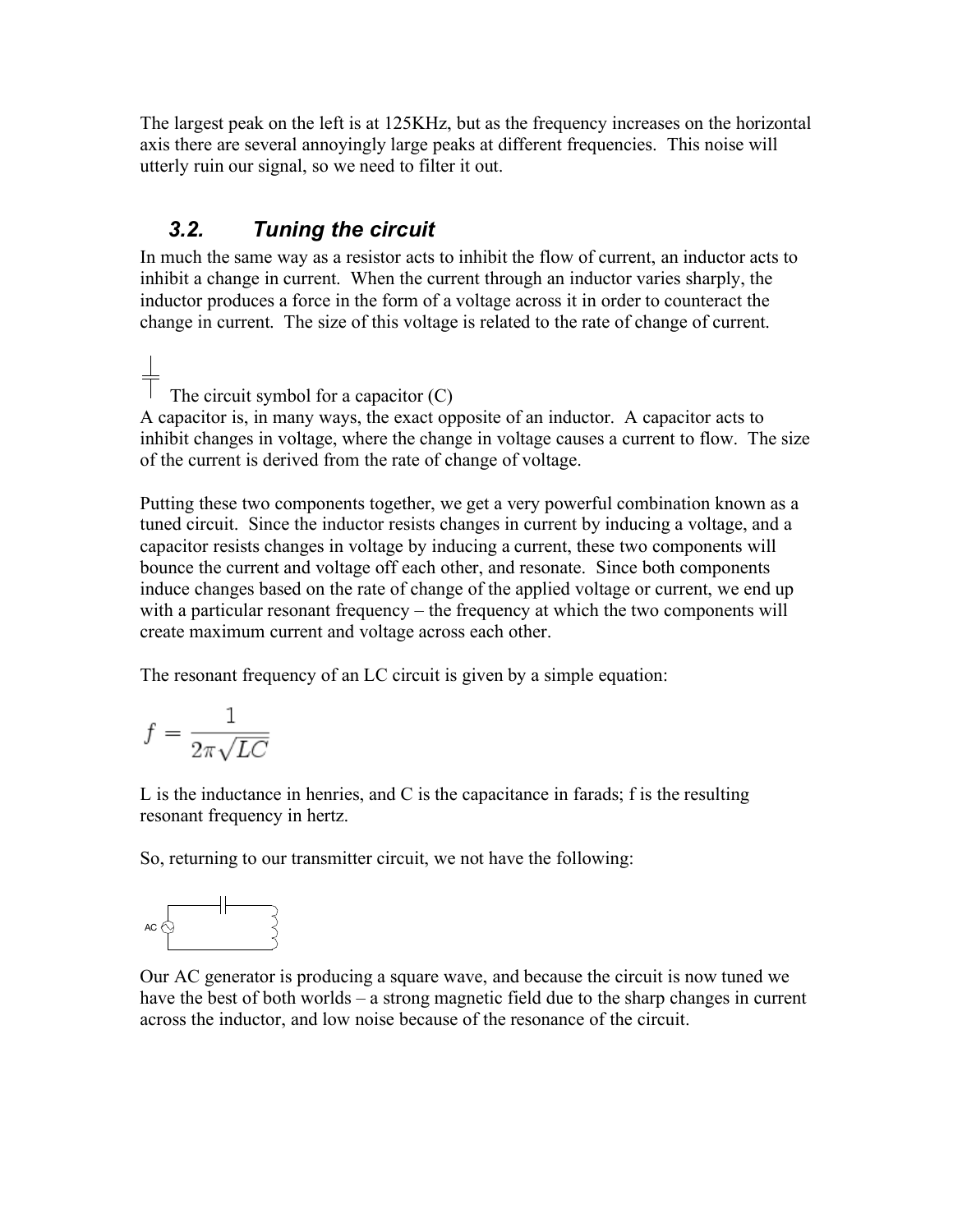### *3.3. Demodulating the carrier*

So we now have a strong magnetic field at our working frequency, and we introduce the card. The magnetic field from the secondary coil (in the card) will manifest as a change in the current through the inductor, and as a change in the voltage across the capacitor. Since a changing voltage is much easier to work with than currents, we'll take the voltage across the capacitor as our modulated signal.

Rearranging our circuit to represent this, we get:



where Vout is the voltage we're interested in.

The first thing we need to do is reduce the size of the carrier. We've worked hard so far to maximize the voltages involved to produce the greatest magnetic field strength we can; using a 5V power supply you can easily produce 200V in this way. This is actually how Tasers and camera flashes work – both produce a very high voltage from a low-voltage power supply by rapidly pulsing current through a coil.

Firstly, we want to get rid of the negative half of the signal. If we average out an AC signal we get nothing, so since it's very easy to remove the negative half of the signal we can just work with the positive half. We do this by adding a diode to the circuit:



A diode only allows current to flow one way, so Vout is now purely positive. If we look at Vout with an oscilloscope, we will see this:



We now want to remove the carrier from the signal, and only see the "envelope" of the signal – our data. We do this using a peak detector:

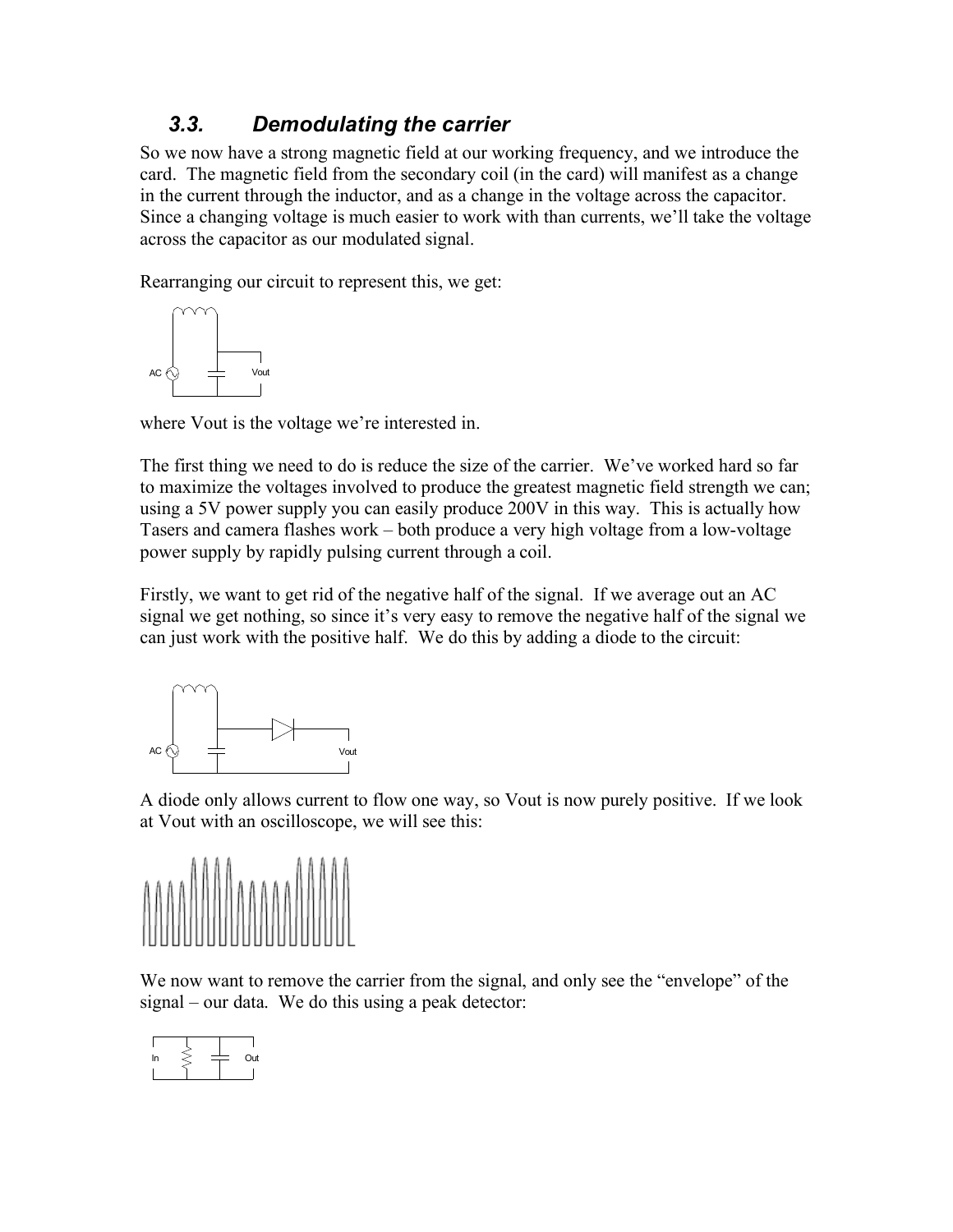The mechanism of operation is rather simple; when the input voltage is high, the capacitor charges up. When the input voltage goes low, the capacitor slowly discharges through the resistor. Since the capacitor is a time-based component (its characteristics are related to rates of change) and the resistor is not, we do not have resonance; however we do have a "time constant". This time constant governs how the circuit will respond at different frequencies. Since we have a 125KHz carrier wave and are using FC/8/10 modulation, our data will be at a frequency of either  $125/8 = 15.625$ KHz or  $125/10 =$ 12.5KHz. We want our time constant to result in a frequency considerably lower than any of our "interesting" frequencies, as given by the equation:

$$
f_c = \frac{1}{2\pi RC} \text{ Hz}
$$

Where Fc is the frequency at which the circuit will attenuate 50% of the signal. We want to be considerably below this frequency, so we'll choose values of R and C such that the capacitor is storing a good amount of charge (it's a big capacitor) and we have a frequency of about 50Hz.

Putting it all together, we get:



And the signal we'll receive from this will look like this:



At this point, we're still working at high voltages – about 100v DC easily, and our signal is about 1.5v peak-to-peak (the inductive coupling is poor, so our card will not be inducing much change in the voltage across the primary coil). This is easily solved  $-a$ capacitor inherently resists DC voltages but allows AC voltages to pass through it, so by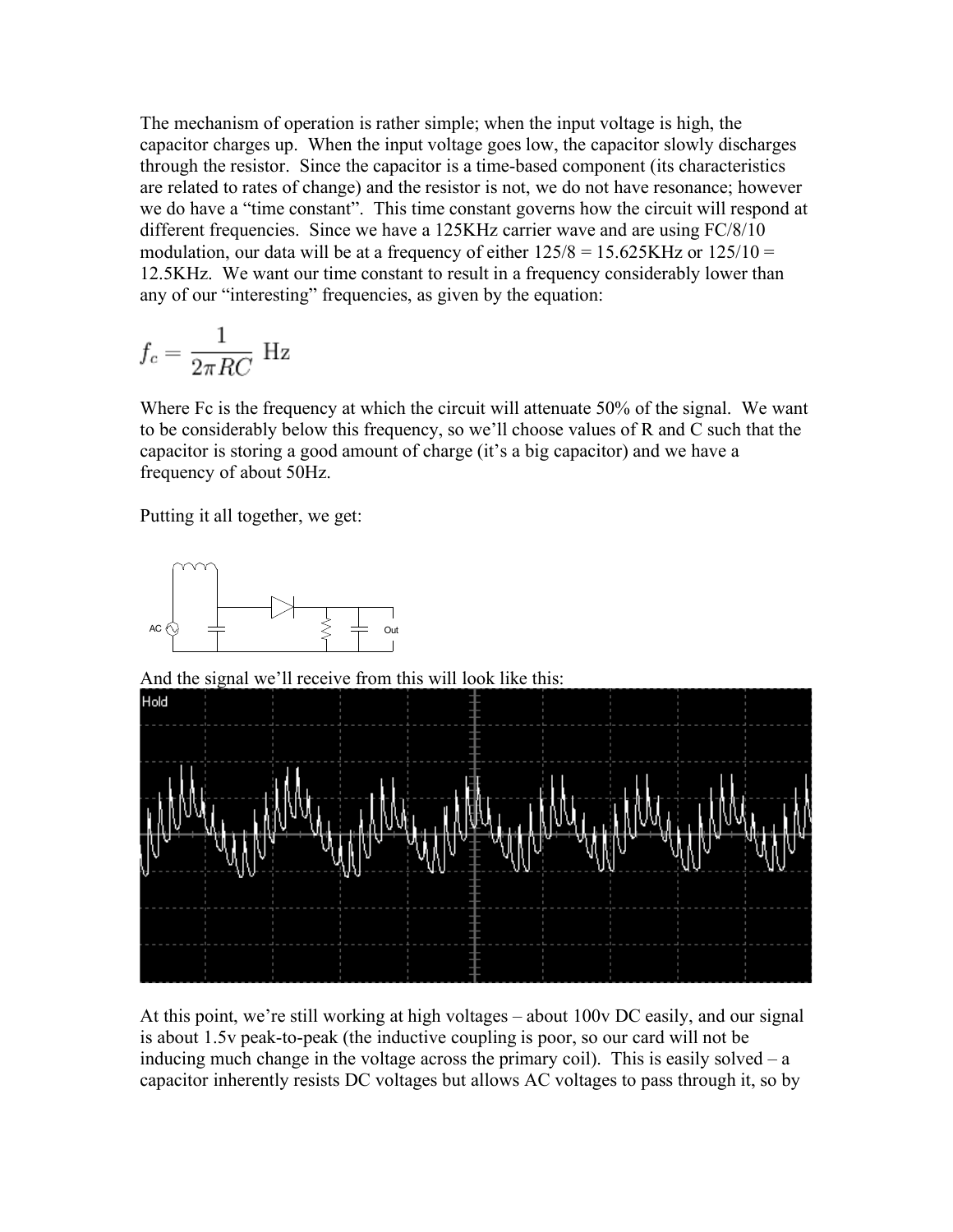adding a series capacitor we remove the 100v DC offset and we're working just with our 1.5v AC component:



We'll have the same waveform, but without the large DC offset.

### *3.4. Cleaning up the signal – Passive low-pass*

At this point we have our data signal, but we have a lot of carrier still present – the signal is very noisy. We need to remove the high-frequency (125KHz) component and keep the low-frequency (15.625KHz or 12.5KHz) data. This is done with a low-pass filter:



This is a passive low-pass filter, requiring only simple components. As we'll soon see, filters get considerably more complicated.

Again, we use the time constant of this circuit to choose the component values. The amount of attenuation this circuit provides increases with the frequency of the signal, with the time constant providing the point of the "elbow". Below the elbow no attenuation occurs, while above the elbow the signal strength will reduce by about half for each doubling of the frequency. Since our frequencies are so close together (only a factor of 8-10 apart) we'll set our elbow frequency to be below any of the interesting frequencies, although not too far off – about 5KHz should suffice.

Adding this filter to our circuit, we now get:



The decoupling capacitor has been moved to a position after the filter, since we don't want it messing things up – strange things happen with AC circuits sometimes, and decoupling the signal just happens to work out better this way.

Looking at the signal coming out of this circuit, we now have the following: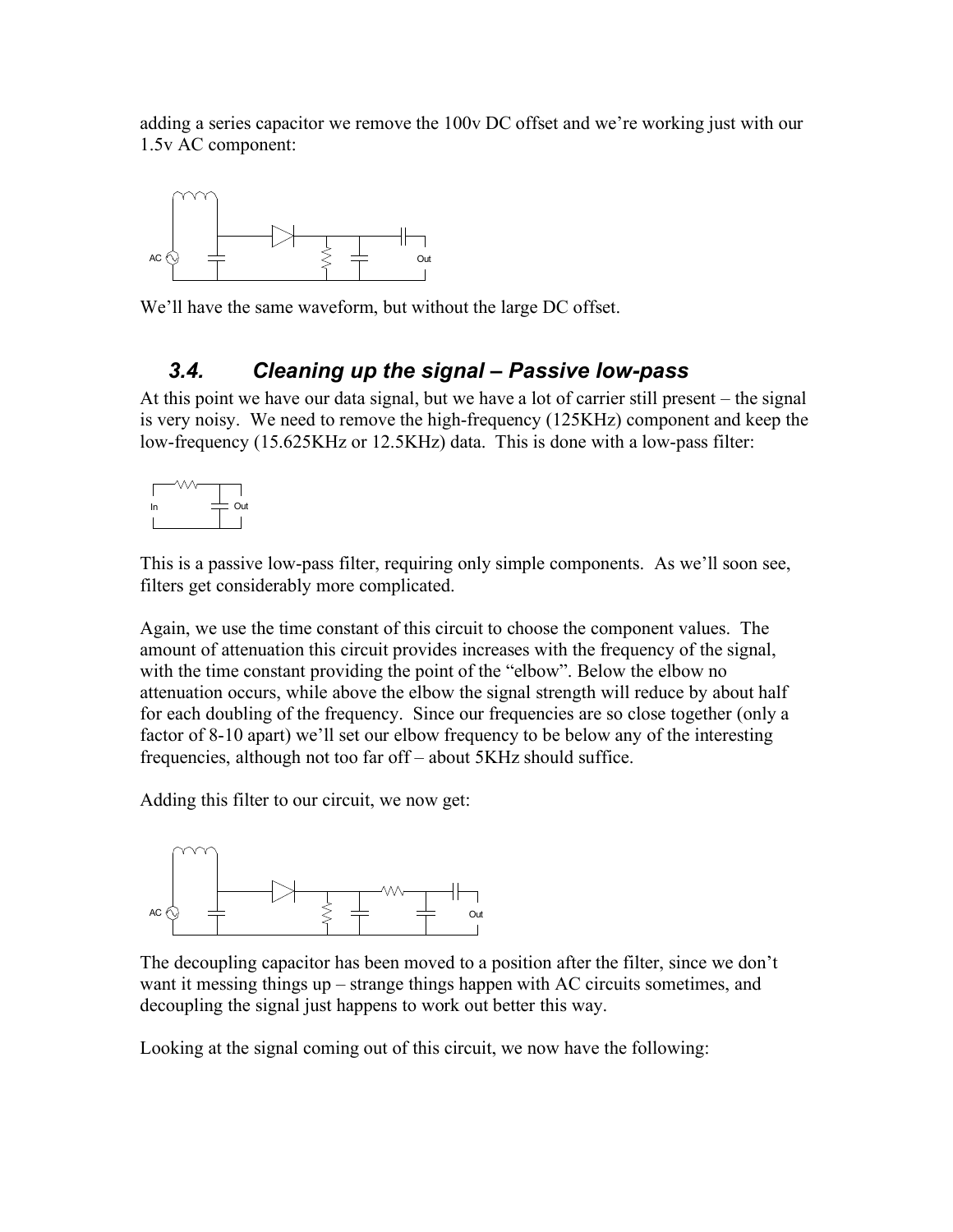

The high-frequency components have been significantly reduced, but unfortunately so has our data – our entire signal is now only 150 millivolts peak-to-peak. Time to put in an amplifier!

### *3.5. Cleaning up the signal – Active low-pass*

An Operational Amplifier (op-amp for short) is a deceptively simple component. It takes two inputs, takes the difference between them, multiplies it by infinity, and produces an output.

$$
\begin{array}{c}\n\hline\n\end{array}
$$
 An op-amp

I won't explain in detail exactly how this works - magic is an acceptable answer in this case. Suffice it to say that you can do some very clever things with an op-amp, as follows.



If we add it to our circuit as above, we get two things happening. Firstly, our output signal will be nicely balanced around half of our supply voltage – very handy if you're going to feed it into a chip that's running off the same supply voltage. Secondly, the peak-to-peak voltage will be higher – potentially much higher. The gain of the circuit is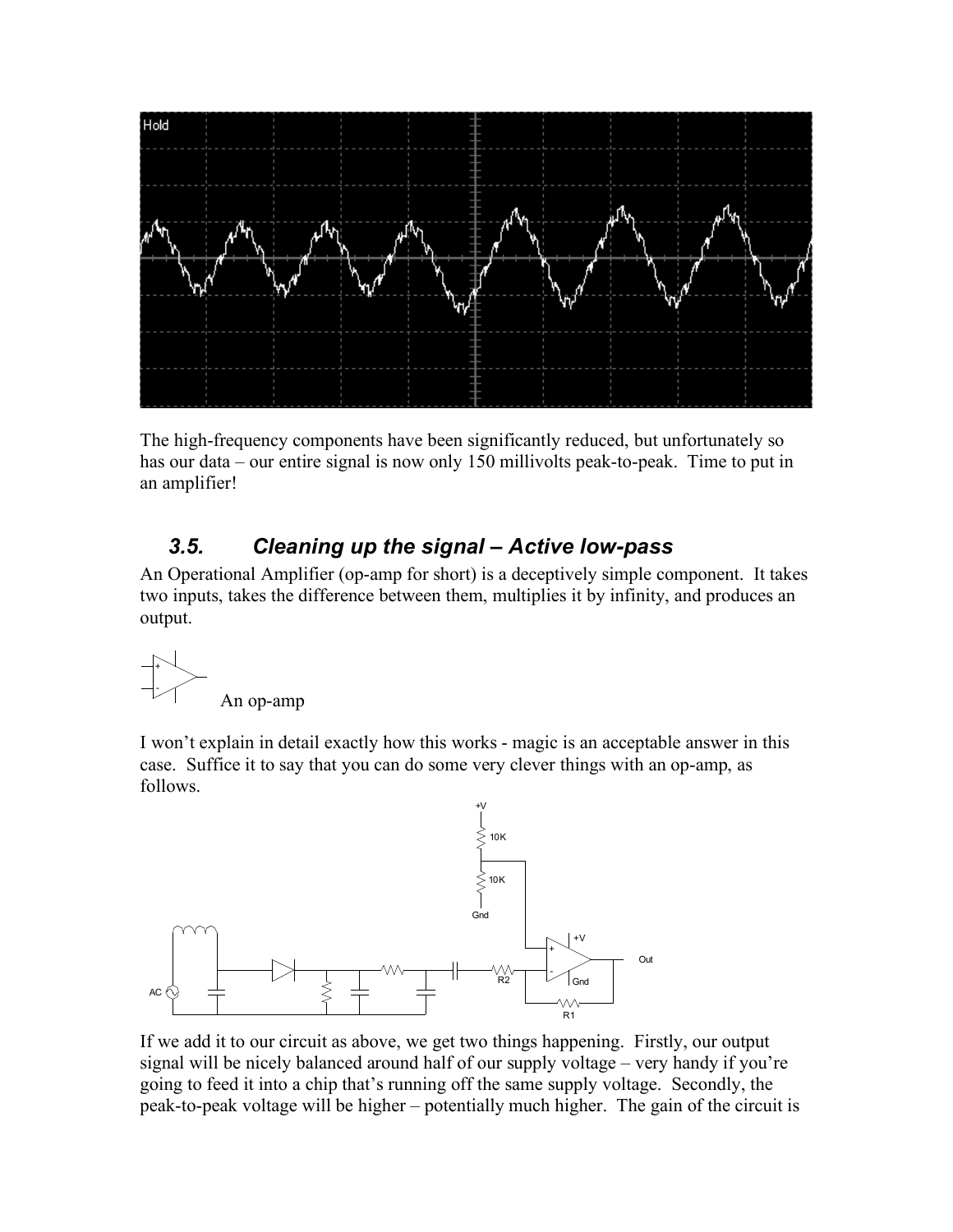governed by R1 and R2 – the overall gain is roughly  $R2/R1$ . If we set R1 to 1M and R2 to 22K, we'll realize a gain of  $1M/22K = 45$ , and our peak to peak signal strength goes up to  $150$ mv\*45 = 6.75V.

That's not all we can do though. Let's make it a little more sophisticated, and make it a filter as well.



By adding a capacitor into the feedback circuit, we realize a low-pass filter in the same way as before, but this time with an overall amplification of the signal. We can use the same method for calculating time constants to work out the capacitance needed; ideally we'll set the elbow frequency to around the same point as before, just to bring our peakto-peak voltage down from 6.75V to something more reasonable – around 2V will work nicely.



If we look at the output of our circuit now, it's something like this:

We have extremely little in the way of noise now, but we have another problem – some of the peaks are bigger than others. This is an artifact of the filtering – our two data frequencies are not quite the same, so they won't be attenuated the same amount, resulting in mismatched peaks. Once again though, our op-amp can come to the rescue: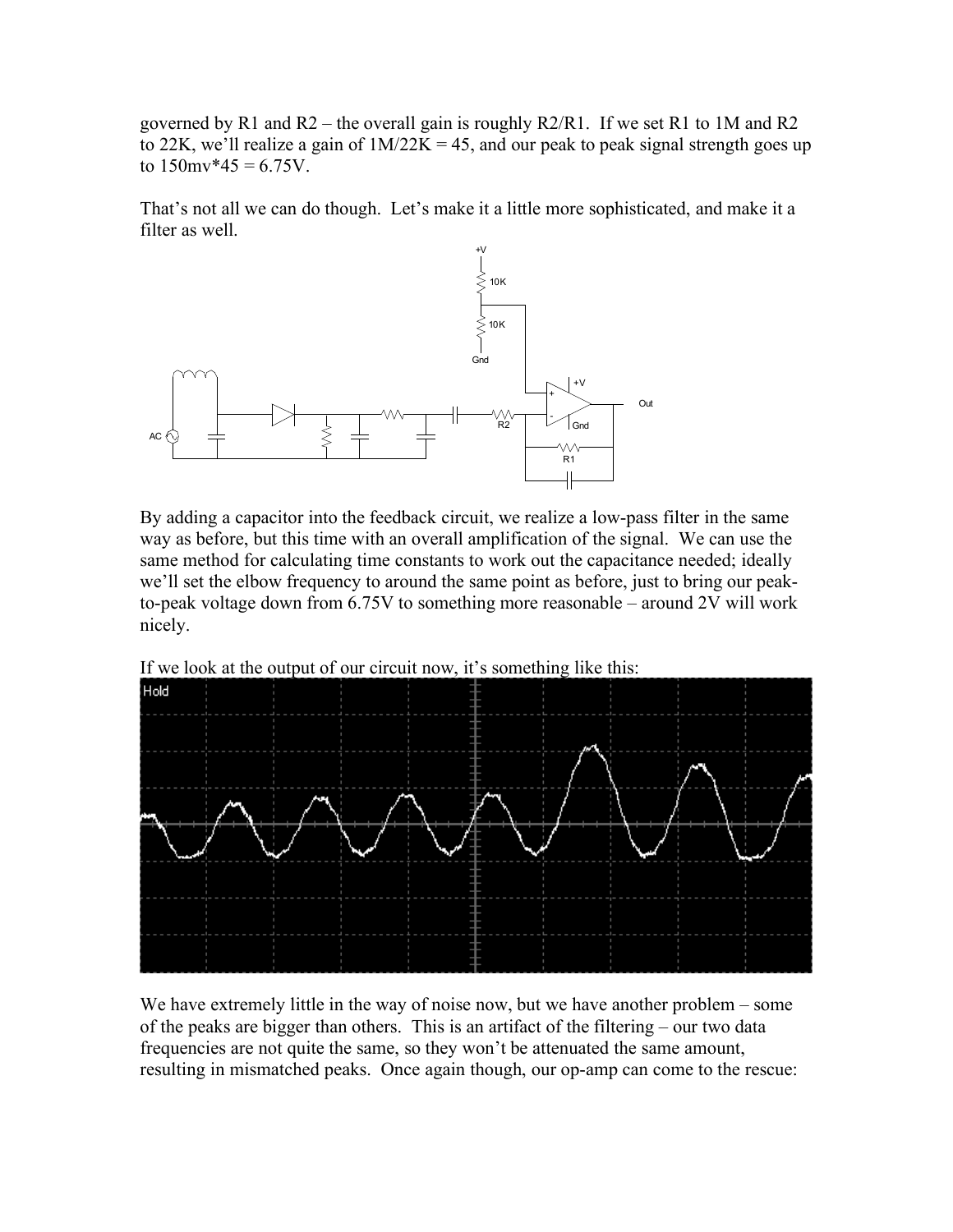

If we add a pair of opposite-biased diodes to the feedback loop, it limits the voltage that can be produced. A forward-biased diode will always have the same voltage across it (regardless of the current through it), so this limits the amount of feedback the op-amp can get, nicely smoothing out the waveforms:



We can see here that the final two waves last noticeably longer than the first five, yet they all have the same amplitude. The magic of an op-amp at work!

So, we now have our nicely demodulated data signal. By counting how many cycles of the carrier wave we get for each cycle of this decoded signal, we will know whether we're receiving a one or a zero.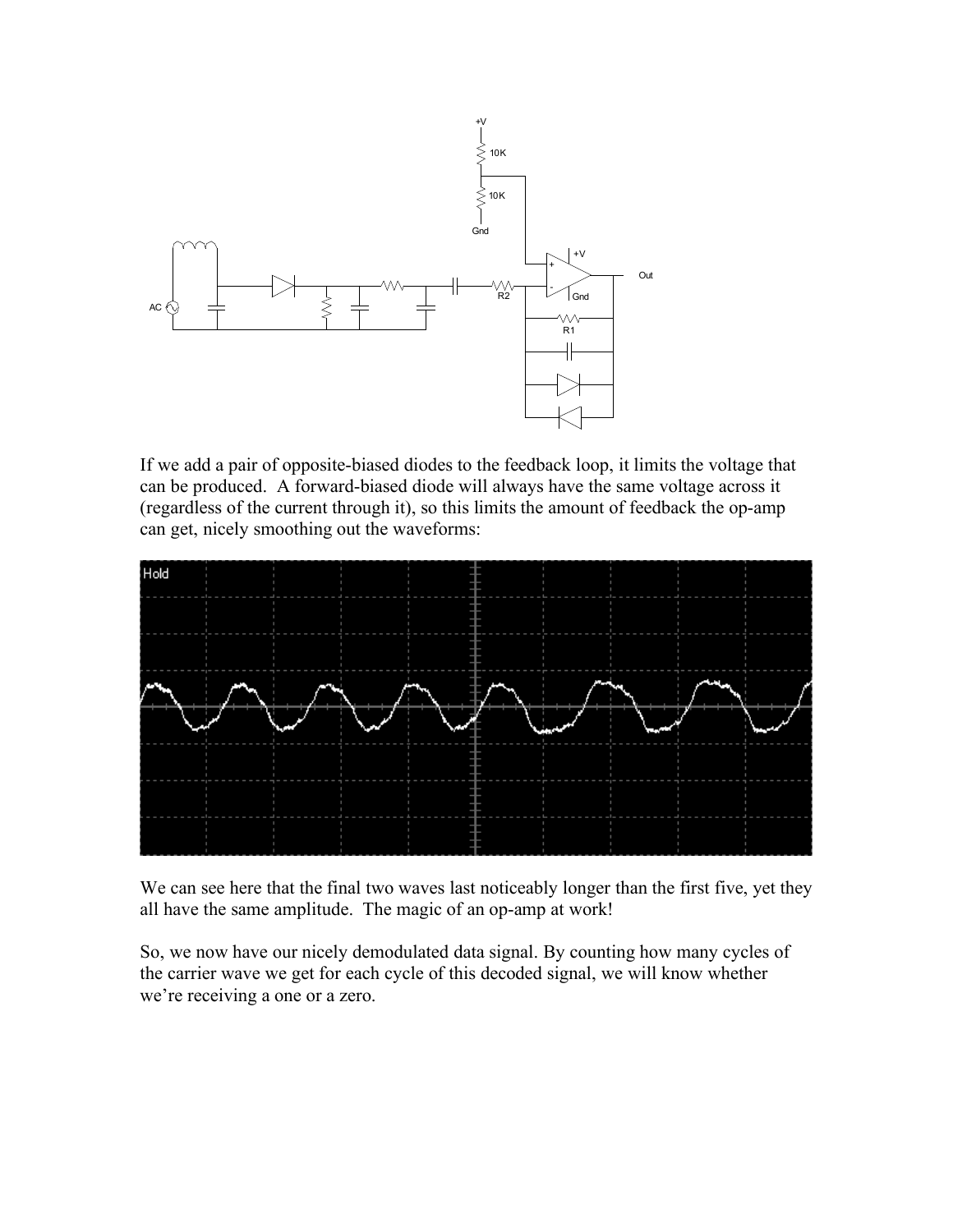# **4. Receiving the code**

Now we need some intelligence in the circuit. Everything so far has been completely predictable; we now need some way to actually count how long each data wave takes and figure out the code sequence. We need a microcontroller, and the PIC16F628A is perfect for the job.

### *4.1. What is a PIC?*

A Programmable Interrupt Controller is, in effect, a complete computer on a chip. It has non-volatile memory for both program data and long-term storage, it has RAM for program execution, as well as a host of other features depending on which model is used. They come in a wide variety of sizes, from the tiny little 10-pin 10F family up through multi-megahertz systems with DSP capabilities and a host of useful features. The chip we'll be using here is the 16F628A, a fairly middle-of-the-road PIC with some very nifty features and a reasonable price tag (about \$7 from most suppliers). The basic specs are:

- Up to 20MHz clock speed
- $\bullet$  16 I/O pins
- Two 8-bit and one 16-bit timers
- PWM output module
- Two comparators with built-in voltage reference module
- 2K program memory
- 224 bytes of SRAM
- 128 bytes of EEPROM

It's a capable little device, and we'll be using many of its features as we build up the software side of our RFID cloner.

Programming for a PIC is rather different than programming for a PC. The instructions are very low-level assembly language, and although there's only 35 different instructions (on the 628A) it can take a while to master them. That said, anyone with experience of programming any kind of assembler shouldn't find it too difficult, and the datasheets are comprehensive and generally easy to understand. For the rest of this paper I'll only be explaining the trickier parts of making the RFID cloner work; for the exact details of what is going on it's best to consult the datasheet and see for yourself.

### *4.2. Generating a clock*

The first thing we need to do is to generate a 125KHz clock from the PIC. We'll operate the PIC at 20MHz clock; an instruction executes in exactly four clock ticks (other than branches, which take 8) so we'll execute instructions at 5MHz, giving us 40 instructions for each cycle of the carrier – plenty of time.

Generating our 125KHz carrier is trivial using the PWM output module, as follows. TurnOnPwmPeripheral macro

```
 banksel PR2
 movlw 39
 movwf PR2
 banksel CCPR1L
movlw 20 ; Pwm duty cycle 50%
```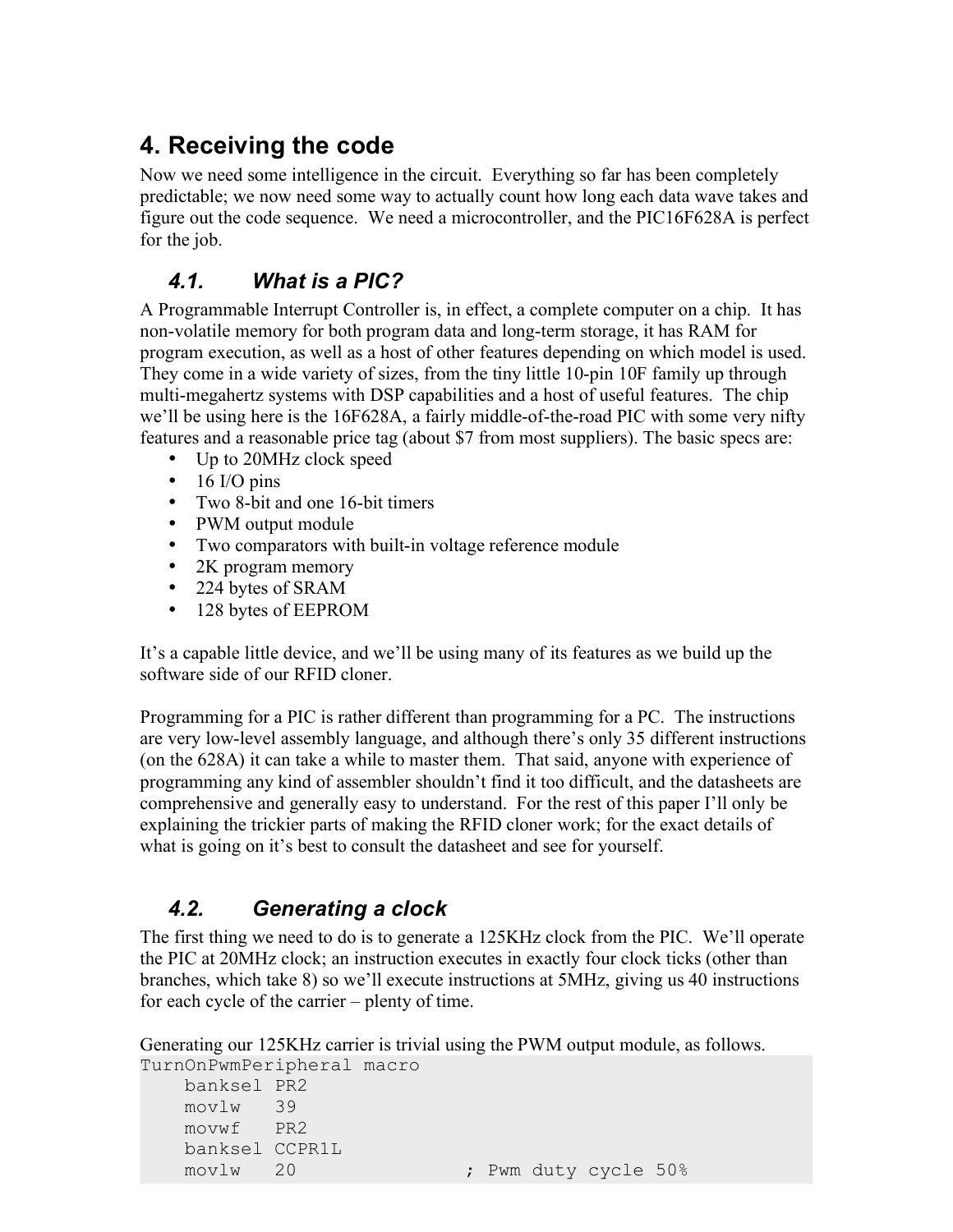That's all it takes to set up the PWM peripheral to output a 125KHz signal with a 50% duty cycle. All we need to do then is use that output to drive the coil:



The two transistors are used as a simple switch; the PIC can't supply enough current to drive the coil so we use a couple of transistors to do the job for us. Overall, the pair is acting like a switch, controlled by a tiny amount of power from the PIC. R1 is a safety precaution, just to limit the current flowing into the PIC. If that current gets too high, we risk resetting the PIC or even blowing the output completely, killing the chip. R2 is to ensure that some small current always flows through the coil; this will be important when we are pretending to be a tag (we need to not shut off the coil completely, so that we can count how many carrier waves we have received).

### *4.3. Reading the signal*

Again, reading the signal is relatively easy, this time using one of the comparator modules. To set up the comparator, we run:

```
 ; Both comparators on, -inputs to RA0/RA1, +inputs to 
Vreg module
    banksel CMCON
     movlw 0x02
     movwf CMCON
```
Then, we need to set up the voltage reference – the output from our op-amp oscillates around 2.5V, so we'l set our reference voltage to the same thing:

```
 ; Set up Vref to 2.5v, since the sensed data comes in 
AC-coupled
    ; about that point.
    banksel VRCON
    movlw 0xAC
    movwf VRCON 
    bcf TRISA,2
    bsf TRISA,0
    bsf TRISA,1
```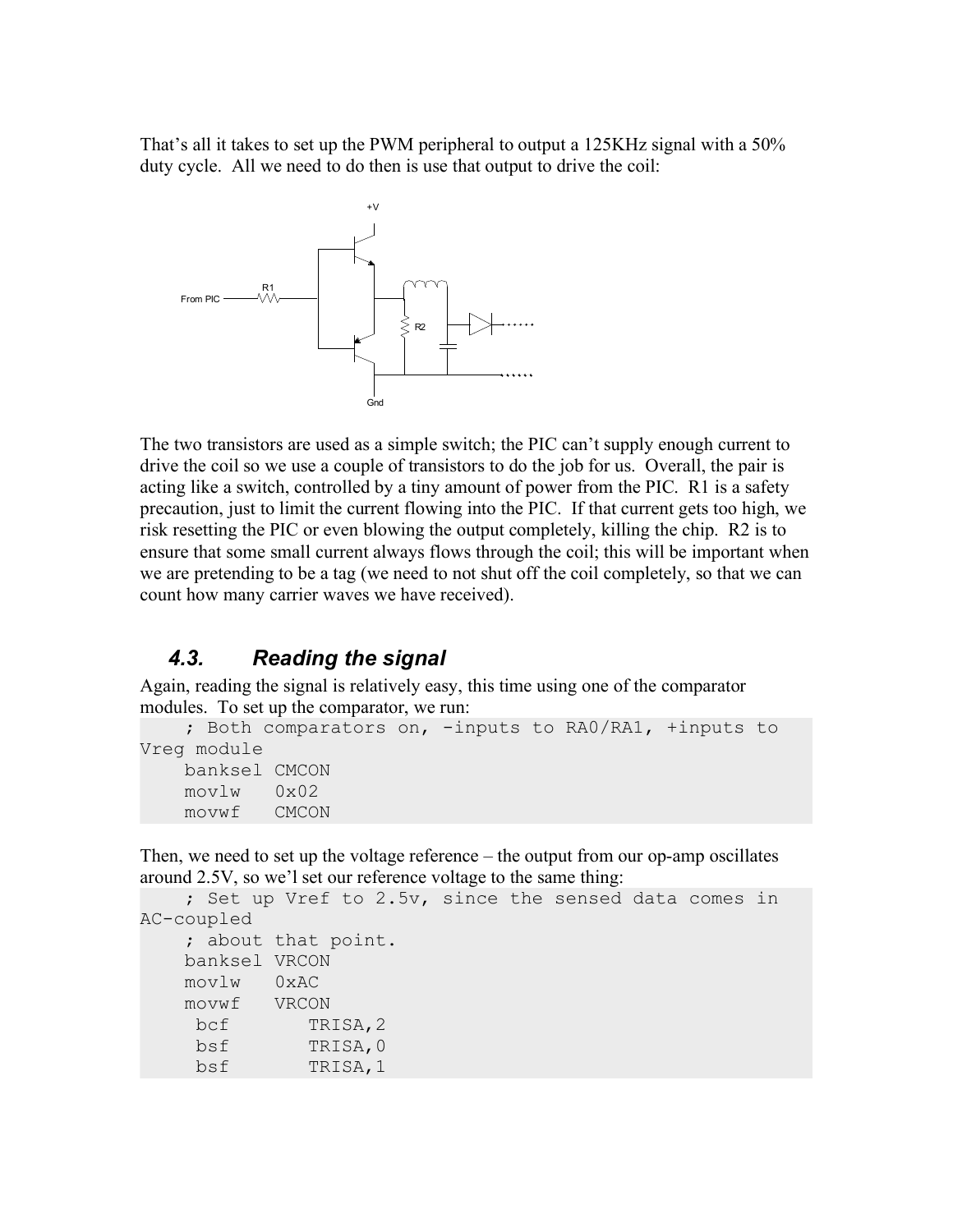Then, all we need to do is count how long it takes for each cycle of the received data signal. We're generating the carrier wave, so we can just set one of the timers and wait for the data to change.

```
Setting up the timer is easy:
And receiving the bit isn't much harder:
    movlw 0x11
    movwf T1CON ; Timer1 enable, internal clock,
shut off osc, 1:2 prescale
     clrf ReceivedBit
     ; At this point, data should be positive. Wait for it 
to go negative...
     ifset CMCON,DATA_DETECT
     goto $-1
     ; ...and then positive again
     ifclear CMCON, DATA DETECT
     goto $-1
     ; Save the timer count
    movf TMR1L,w
     ; And reset it
    clrf TMR1L
     clrf TMR1H
     ; w should now contain ~144 (for a 0) or ~192 (for a 
1)
     ; Subtract 168 and see if we overflow...
     sublw 0xA8
     ifset STATUS,C ; We subtracted W from 168. If W 
was ~192, an overflow occurred, borrow will be 0, and we 
have received a '1' 
     goto NullBit
     incf ReceivedBit,f ; ReceivedBit is cleared at the 
start of the routine, so set the bit if we received a 1.
    bsf PORTA,3
     return
NullBit:
    bcf PORTA,3
     return
```
In the code snippet above, you can see that bit 3 of port A is being used for debugging; placing an oscilloscope probe on that pin should allow you to see the received data as the PIC decodes it. The pin isn't used for anything else, so we may as well leave the debug routine there in case we ever need it.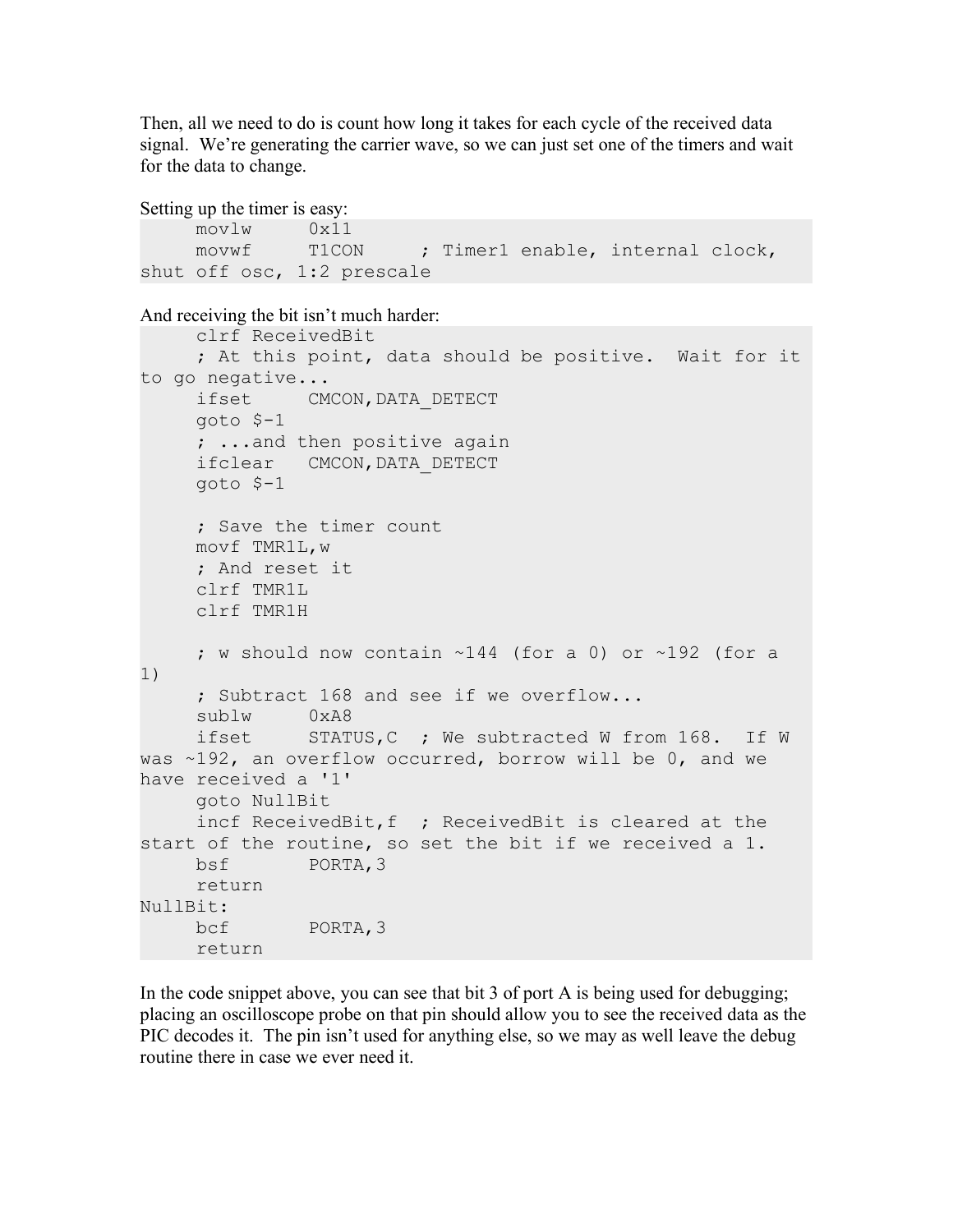Some glue code to actually store the bits (consult the source code at the end of this paper for more details) and we're done – we have the code.

### *4.4. Playing back the code*

Now that we've grabbed the code, we need to play it back to the reader. The reader will be sending out a carrier signal at this point, so we need to do two things: figure out a way to receive the signal from the reader, and then open or close our coil in response to it.

Receiving the carrier is relatively simple, especially since we have a second comparator available for use. We'll add some components to the circuit as follows:



R3 and R4 divide down the carrier voltage to a much more acceptable level. If the carrier is at 100V, then the output to the PIC will be at  $R4 / (R3 + R4)$  volts (AC coupled, thanks to the capacitor). Dividing the 100V carrier by a factor of 10 should be fine; we shouldn't really give it an input voltage below its own ground voltage but it copes just fine.

Opening and shorting the coil is as easy as driving or tri-stating the coil output pin; when we drive the pin we enable the transistor "switch" allowing current to flow around the coil, when we set the pin as an input the transistors can draw no current from it, they both turn off, and the coil is effectively open-circuit (other than the small current flowing through R2).

The code to transmit a bit is simple enough. Having set up the second comparator in the same way as the first, we can then use:

```
TransmitBit
    movlw 4
    movwf CycleCount
    ifset TxBit,0
    incf CycleCount,f
    ; Carrier is high at this point
    ;; Open the coil
    banksel TRISB
    bcf TRISB, PORTB_COIL_DRIVER
    banksel CMCON
```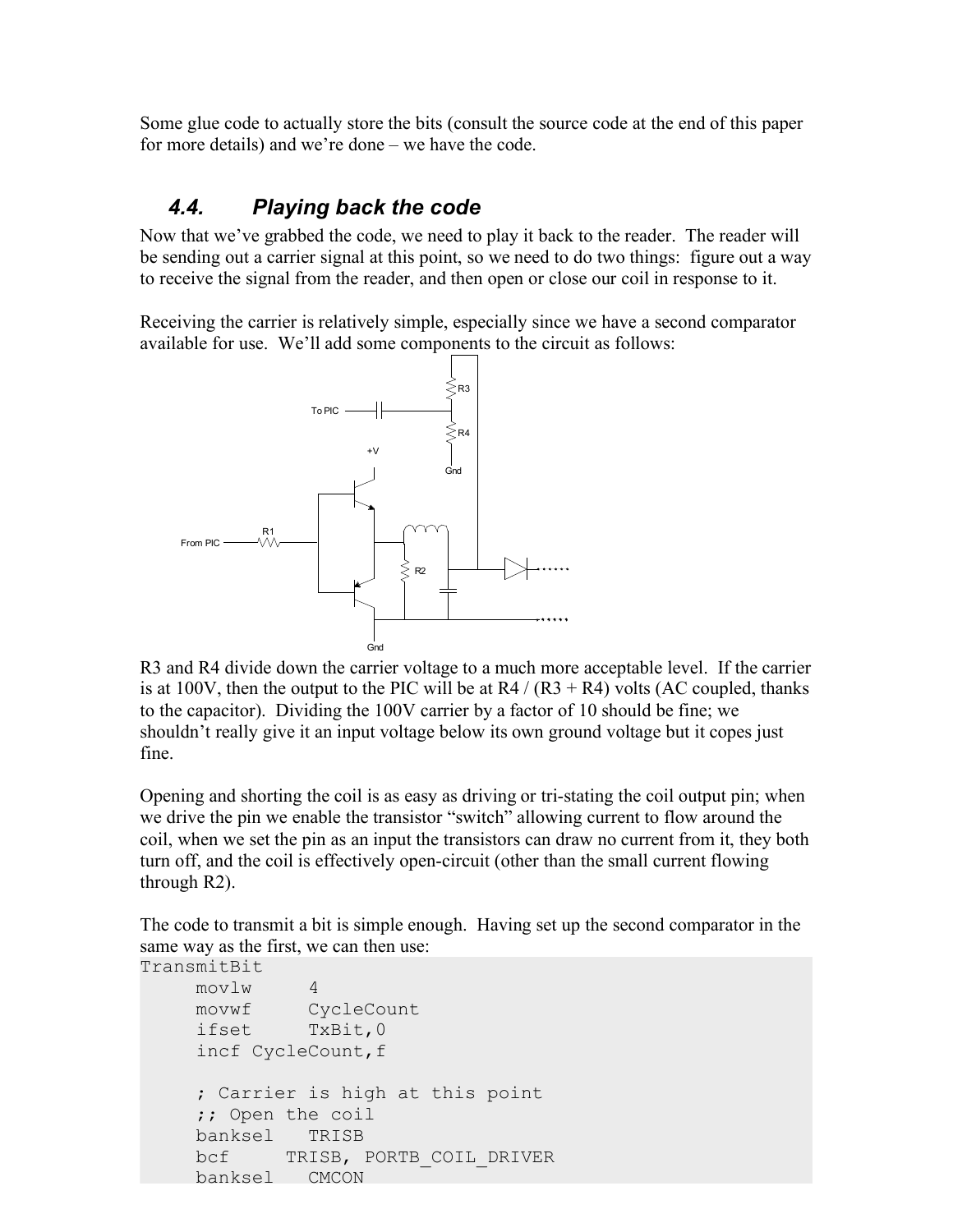```
TxNextCycleL
    ; Wait for the negative edge
    ifset CMCON,CARRIER_DETECT
    goto $-1
    ; And then the positive edge
    ifclear CMCON,CARRIER_DETECT
    goto $-1
    decfsz CycleCount, f
    goto TxNextCycleL
    ;; Enable the coil driver
    banksel TRISB
    bsf TRISB, PORTB_COIL_DRIVER
    banksel CMCON
    movlw 4
    movwf CycleCount
    ifset TxBit,0
    incf CycleCount,f
TxNextCycleH
    ; Wait for the negative edge
    ifset CMCON,CARRIER_DETECT
    goto $-1
    ; And then the positive edge
    ifclear CMCON,CARRIER_DETECT
    goto $-1
    decfsz CycleCount, f
    goto TxNextCycleH
    ; And open the coil again
    banksel TRISB
    bcf TRISB, PORTB COIL DRIVER
    banksel CMCON
    ; We're done - return
    return
```
Other than the glue code to hang it all together, that's the bulk of the work done. I won't explain the glue code here  $-$  it's all self explanatory, so consult the listing if you want to know how it works.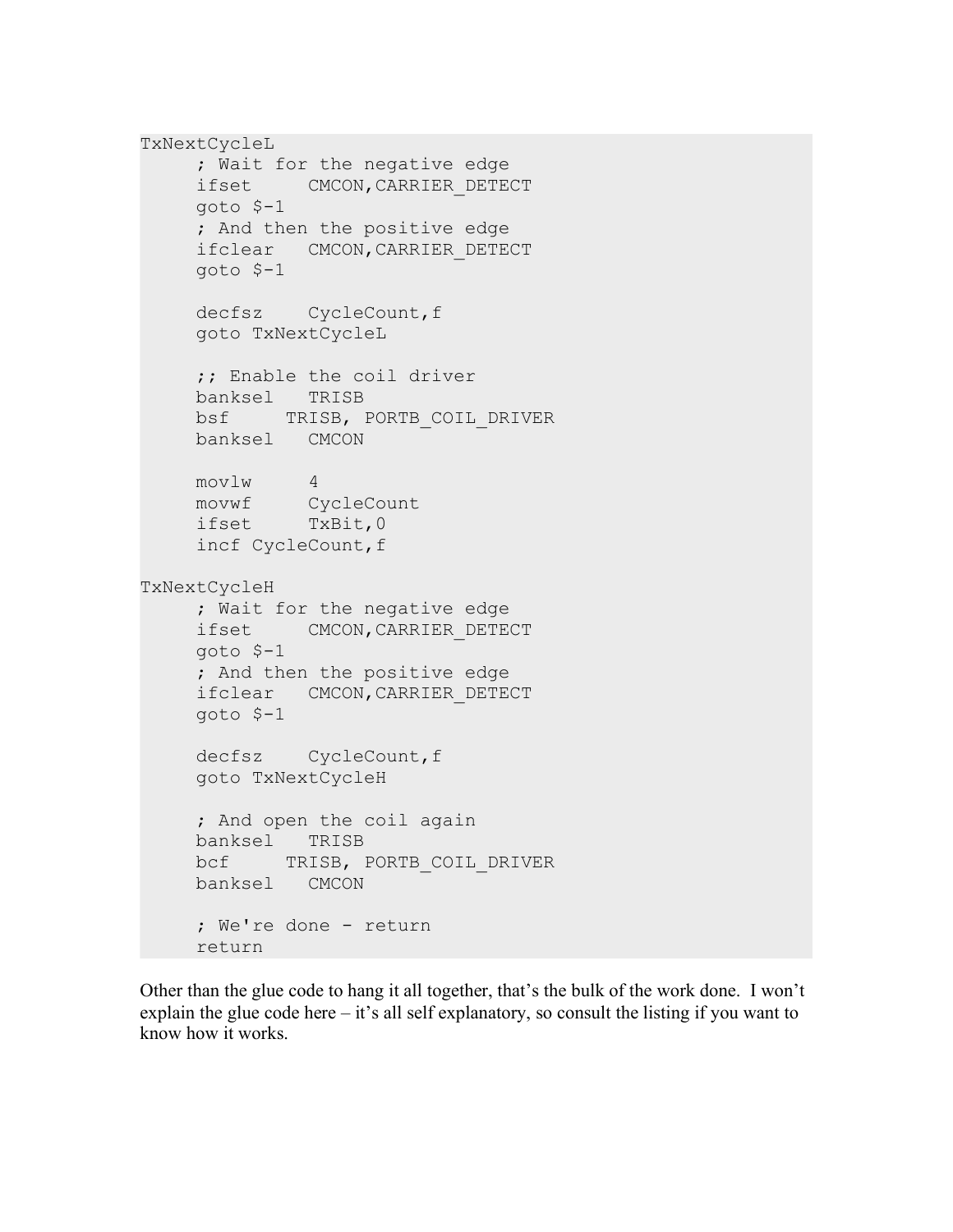# **5. Conclusion**

Reading and replaying an RFID tag is not very difficult. It requires a working knowledge of electronics, the ability to program in an unusual language on an unusual device, and a lot of perseverance (especially when starting out). A digital storage oscilloscope is a must; a USB-based oscilloscope can be bought on eBay for about \$300 (I have the DSO-2100, and it's perfect for this kind of work).

The full source code and circuit layout for the cloner is in the appendix, along with a list of references for PIC and RFID development. A lot of the work needed to design and build an RFID cloner has already been done, and there are some very neat resources available to anyone wishing to take things further. This project was based loosely on two designs, one from Jonathan Westhues (his VeriChip cloner at http://cq.cx/vchdiy.pl is similar, and I reused much of his glue code) and a Microchip reference design for an RFID reader (at http://pe.ece.olin.edu/projects/proxcard/51115e.pdf). Documentation of the HID protocol can be found at http://pe.ece.olin.edu/projects/proxcard/prox.html. Although there's a lot more detail there than is needed to simply clone a card; we don't care about encoding schemes or checksums, since we just grab the entire sequence. Knowing about the preamble and postamble is handy though. You will see in the source code that it's useful to sync off this part of the signal to ensure we capture a complete code.

As can be seen from the circuit diagram in the appendix, this cloner need not be particularly large. Using surface-mount technology the entire device could easily fit into a keyfob, The prototypes I have built to date fit comfortably inside a  $3"x2"x1"$  box. The electronics is not particularly complicated, with no real need for expensive circuit simulators or debugging equipment, although a signal generator is useful and a storage oscilloscope is essential.

Radio Frequency does not need to be a mystery! Armed with a little knowledge it's easy to start messing with RFID tags, and with a little help up the learning curve you'll be cloning tags in no time. Enjoy!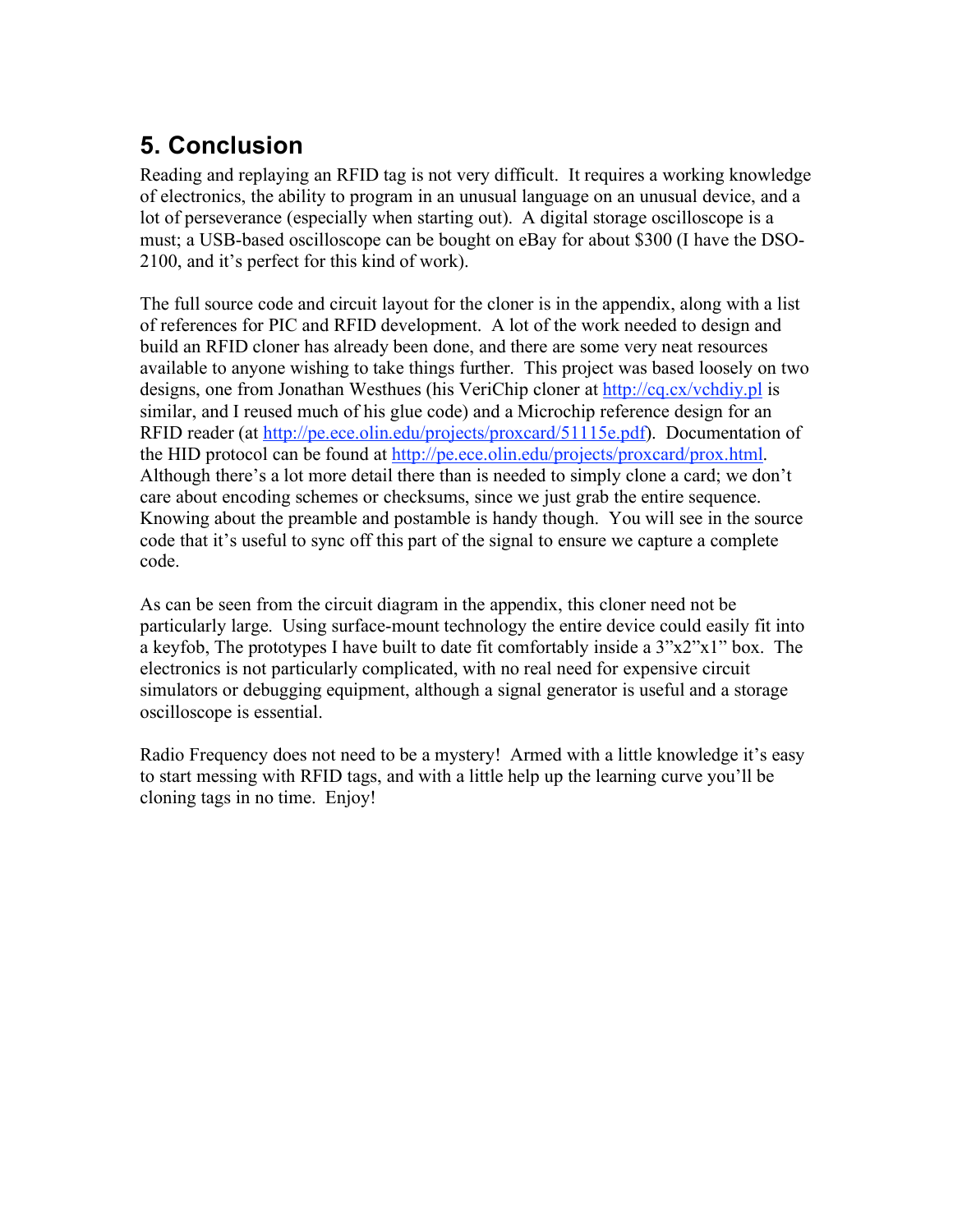## **6. Appendices**



### *6.1. Full Circuit Diagram*

### *6.2. Source code listing*

#include <p16f628a.inc>

```
radix dec
errorlevel -302
```
\_\_config \_CP\_OFF & \_DATA\_CP\_OFF & \_LVP\_OFF & \_BOREN\_OFF & \_MCLRE\_ON & \_PWRTE\_OFF & WDT OFF & HS OSC ;; GPIO pin assignments on PORTA #define PORTA\_READER\_OUTPUT 0 #define PORTA<sup>\_</sup>CARRIER\_SENSE 1 ;; GPIO pin assignments on PORTB

| #define PORTB LED GREEN     | n  |
|-----------------------------|----|
| #define PORTB LED RED       | 1. |
| #define PORTB DIVIDER POWER | 2  |
| #define PORTB COIL DRIVER   | 3  |
| #define PORTB SWITCH RED    | 4  |
| #define PORTB SWITCH BLACK  | 5  |
|                             |    |

;; CMCON output bits (from comparators)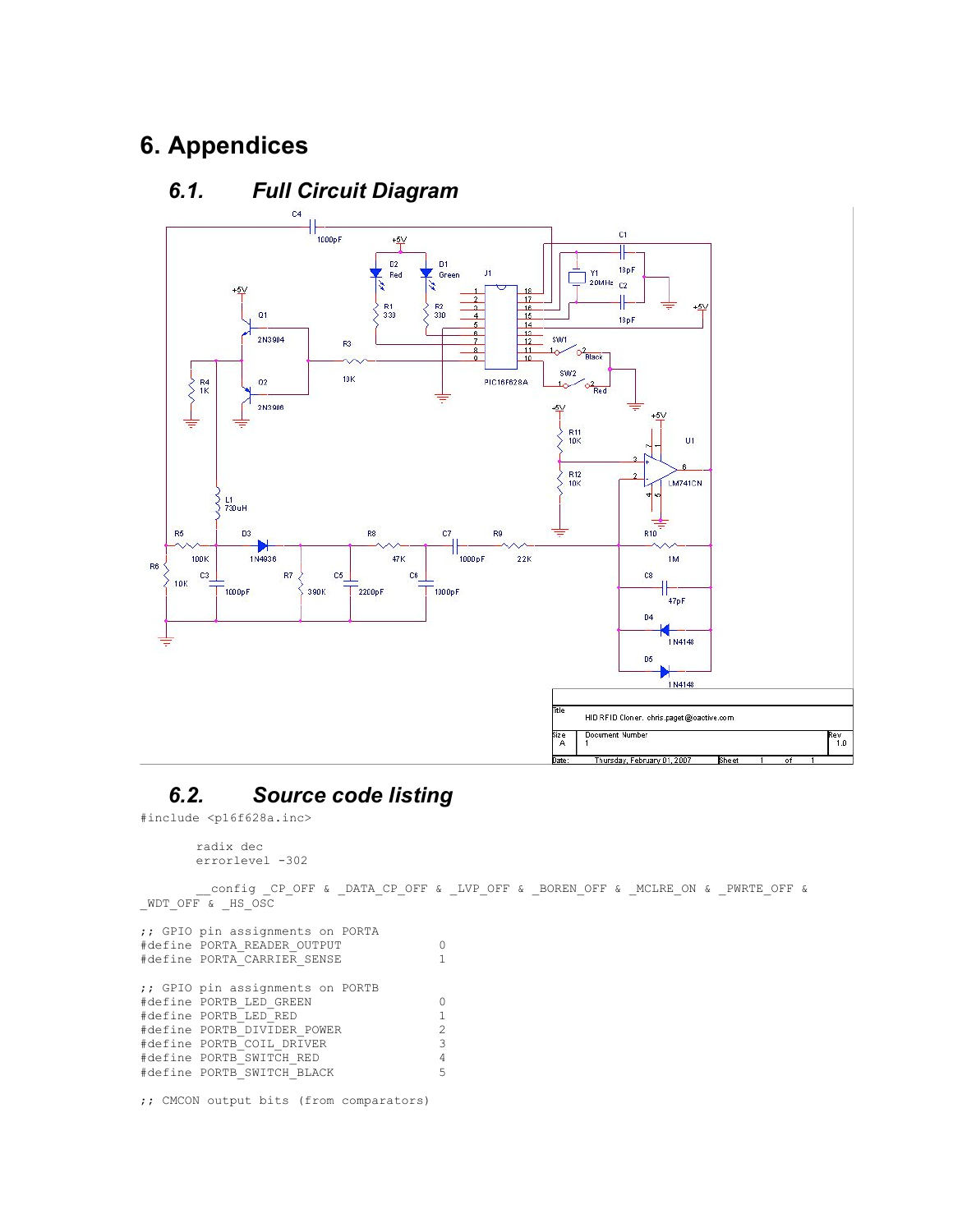```
#define CARRIER_DETECT 6
#define DATA_DETECT 7
;; Convenience macros for btfss/btfsc
ifset macro port, bit
   btfsc port, bit
      endm
ifclear macro port, bit
   btfss port, bit
       endm
;; Wrapper macros to manipulate the two LEDs on the board. Used only for
;; user interface, nothing special.
RedLedOn macro
   bcf PORTB, PORTB_LED_RED
      endm
RedLedOff macro
   bsf PORTB, PORTB_LED_RED
      endm
GreenLedOn macro
   bcf PORTB, PORTB_LED_GREEN
      endm
GreenLedOff macro
   bsf PORTB, PORTB_LED_GREEN
       endm
;; Macros for time delays (cycle-counted busy waits). These are only
;; approximate.
DebounceWait macro label
    movlw 60
    movwf milliCount
label
   Wait1Millisecond
   decfsz milliCount, f<br>goto label
   goto
      endm
Wait1Millisecond macro
          microCount
   goto \begin{array}{cc} \xi + 1 \\ \xi + 1 \end{array}goto $ + 1
    goto $ + 1
   decfsz microCount, f<br>
goto $-4$ - 4endm
;; Wrappers macros to manipulate the PWM peripheral (Timer2/CCP), used to
;; divide the micro clock down to produce the transmitted carrier in
;; `reader' mode. We will use (20 \text{ MHz}) / (4*(39+1)) = 125 \text{ kHz}TurnOnPwmPeripheral macro
   banksel PR2<br>movlw 39
   movlw 39
   movwf PR2
   banksel CCPR1L
                            ; Pwm duty cycle 50%
   movlw 20<br>movwf CCPR1L<br>movlw 0x0c
                           ; Pwm mode, MSBs clear
   movwf CCP1CON<br>bsf T2CON,
                      2 ; T2 on
      endm
TurnOffPwmPeripheral macro
      banksel CCP1CON
   clrf CCP1CON<br>bcf T2CON,
                      2 ; T2 off
       endm
;; Variables in Bank 0.
       cblock 0x20
   microCount
   bitCount
```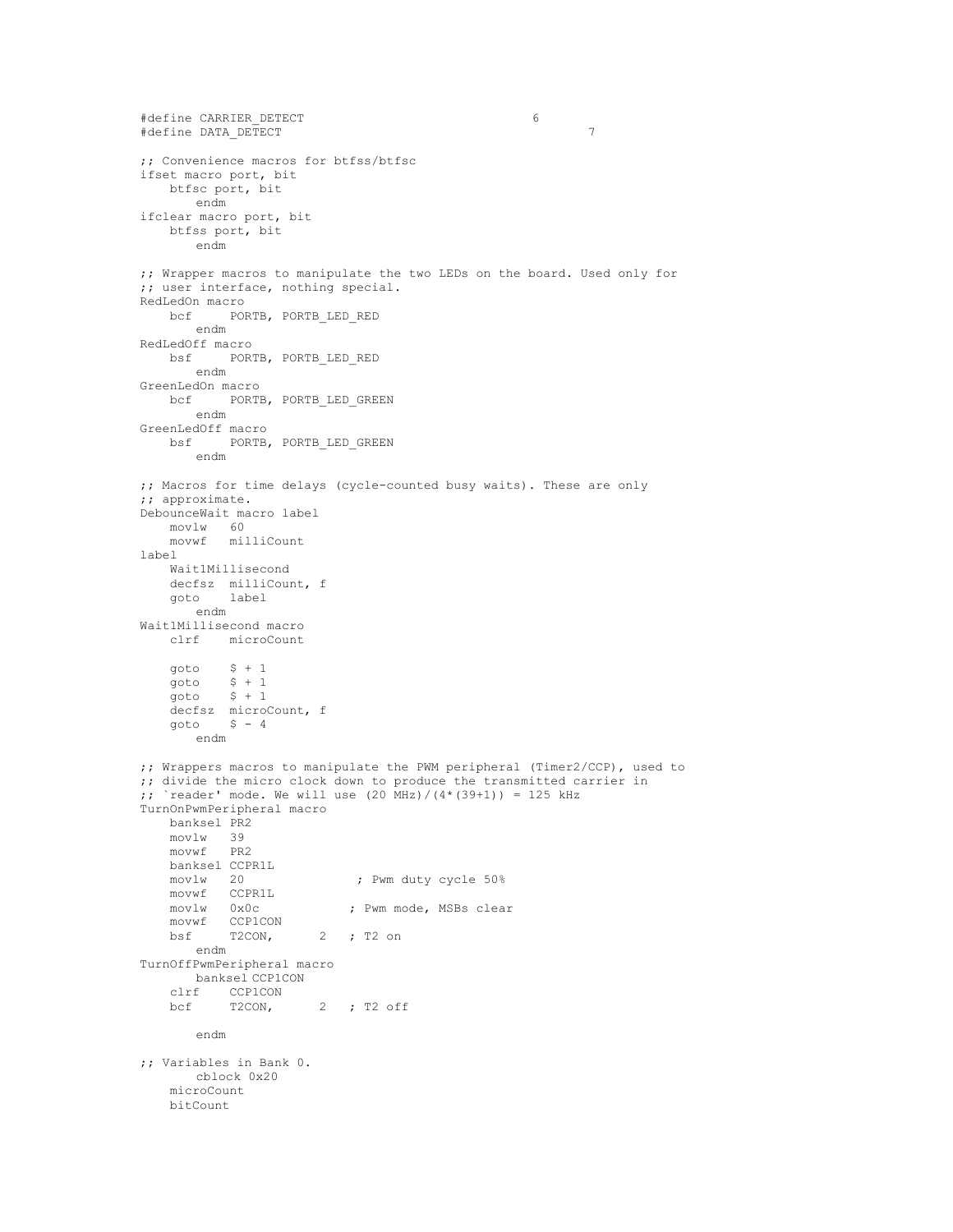cardId:64 milliCount ReceivedBit CurrentByte CurrentBit CycleCount iterCount temp CheckByte TxBit endc org 0 Reset goto Init ; We get an interrupt whenever the user presses or releases a button with ; interrupts on. The interrupt handler looks at the state of the pushbuttons, ; and from this it jumps to the correct operating mode.<br>org 4 org Isr bcf STATUS, RPO<br>bcf INTCON, RBIF INTCON, DebounceWait l12 ifclear PORTB, PORTB\_SWITCH\_BLACK goto switchBlackPressed ifclear PORTB, PORTB\_SWITCH\_RED goto switchRedPressed ; so neither is pressed, so go to sleep DebounceWait l6 goto SleepNSpin ; Red switch is for read mode. That mode is latched, and then exited with ; a press of the black switch, so we must wait until they release the ; red switch before entering that code. switchRedPressed RedLedOn DebounceWait l0 awaitReleaseRed ifclear PORTB, PORTB\_SWITCH\_BLACK goto bothSwitchesPressed ifclear PORTB, PORTB\_SWITCH\_RED<br>goto awaitReleaseRed awaitReleaseRed DebounceWait l1 bcf INTCON, RBIF<br>bsf INTCON, GIE ;; can break us out by pressing any other button goto GetIdFromCard ; Black switch is for replay mode; that mode stays only as long as the ; switch is held for, so jump straight in to that routine and let the edge ; when the switch is released take us out. switchBlackPressed RedLedOff GreenLedOn DebounceWait l2 bcf INTCON, RBIF bsf INTCON, GIE goto TransmitCardId ; Both switches means 'Write the recorded ID into EEPROM'. Wait for ; both switches to be released, then do so.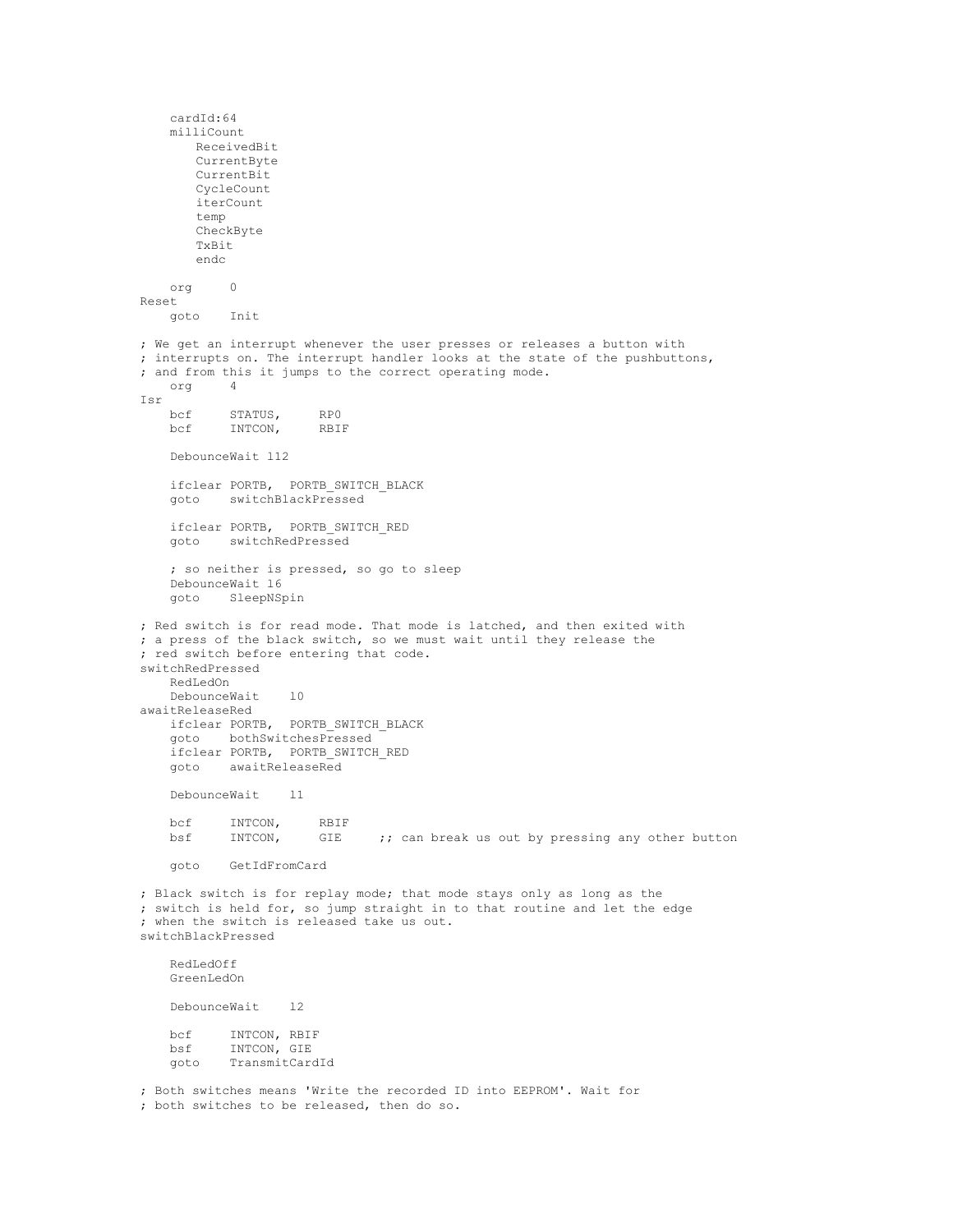```
bothSwitchesPressed
    RedLedOn
    GreenLedOn
    DebounceWait l3
awaitReleaseBoth
    ifclear PORTB, PORTB_SWITCH_RED
    goto awaitReleaseBoth
    ifclear PORTB, PORTB_SWITCH_BLACK
    goto awaitReleaseBoth
    DebounceWait l4
    goto writeIdToEeprom
; Where we end up after power-on. Load either a fixed ID from program
; memory, or the ID that we have stored in EEPROM, and then go to sleep.
Init
; Load the stored ID from flash, or the one from the table if there's
; none in flash
    bsf STATUS, RP0
   clrf EEADR<br>bsf EECON1
           EECON1, RD
    movf EEDATA, w<br>bcf STATUS, R
            STATUS, RP0
    xorlw 0xff
    ifset STATUS, Z
    goto loadFixedId ; and this jumps to SleepNSpin when it's done
; so there's a valid ID in the flash; load it
       GreenLedOn
       RedLedOn
    movlw cardId
    movwf FSR<br>movlw 64
    movlwmovwf bitCount
   bsf STATUS, RPO<br>clrf EEADR
    clrf EEADR<br>bcf STATUS
           STATUS, RPO
loadIdFromFlash
    bsf STATUS, RPO<br>bsf EECON1, RD
    bsf EECON1, RD<br>movf EEDATA, w
    movf EEDATA, w<br>incf EEADR, f
            EEADR, f
    bcf STATUS, RP0
    movwf INDF<br>incf FSR,
            FSR, f
    decfsz bitCount, f
    goto loadIdFromFlash
       GreenLedOff
       RedLedOff
; Go to sleep, and wait for an interrupt to wake us up. First we should power
; down anything that might waste current, though.
SleepNSpin
    ; Turn on the pull-ups, which we need to operate the switches.
    banksel OPTION_REG
    bcf OPTION<sup>REG</sup>, NOT RBPU
    ; Switches are inputs, all others outputs on PORTB.
    banksel TRISB
    movlw 0x30<br>movwf TRISH
           TRISB
    ; RA0 and RA1 are used as comparators, rest are unused, so drive them
```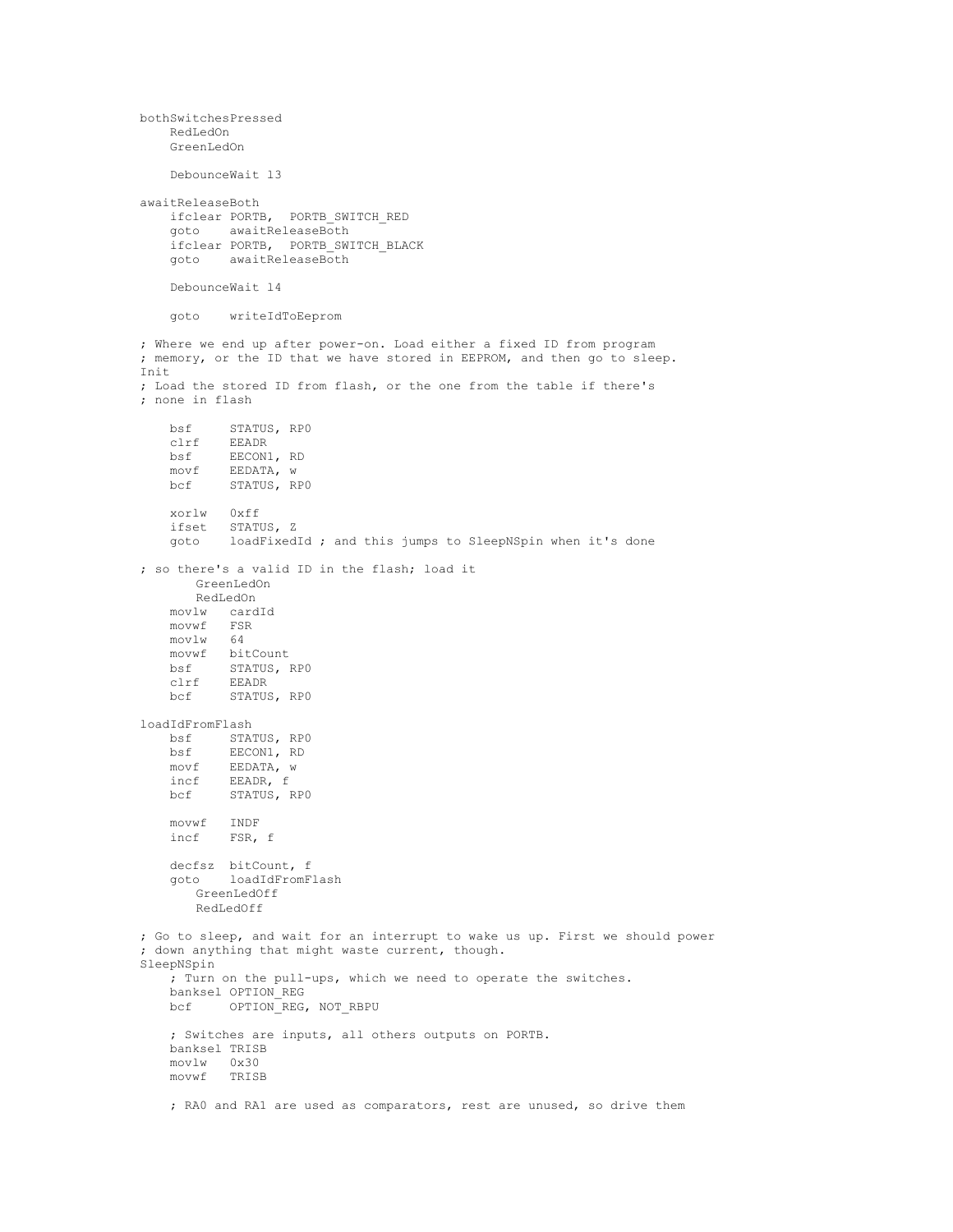```
; as outputs to avoid current in input buffers.<br>movlw 0x03
    movlw<br>movwf
          TRISA
    banksel PORTB
    clrf PORTA
    ; Configure comparators as off<br>moviw 0x00
    m \cap v^1wmovwf CMCON
    ; Configure voltage reference as off (since it also draws current)
    banksel VRCON
    movlw 0x00
    movwf VRCON
    banksel PORTB
    ; Drive LEDs HIGH (off), everything else low.
    movlwmovwf PORTB
    TurnOffPwmPeripheral
       ; Turn off timer
       banksel T1CON
       clrf T1CON
    ; ISR forces us out, so must turn on interrupts
    bsf INTCON, RBIE
    bcf INTCON, RBIF<br>bsf INTCON, GIE
          INTCON,
asleep
   sleep
    goto asleep
;;;;;;;;;;;;;;;;;;;;;;;;;;;;;;;;;;;;;;;;;;;;;;;;;;;;;;;;;;;;;;;;;;;;;;;;;;;;;;;
;; Routines to transmit an ID; basically we count incident carrier cycles
;; using the comparator output on CARRIER_DETECT, and from that we determine
;; our timing as we clock out the stored ID over and over.
;;
;; This routine does not return; it exits only as a result of an interrupt.
;;;;;;;;;;;;;;;;;;;;;;;;;;;;;;;;;;;;;;;;;;;;;;;;;;;;;;;;;;;;;;;;;;;;;;;;;;;;;;;
TransmitBit
       movlw 4
        movwf CycleCount
        ifset TxBit,0
       incf CycleCount,f
       ; Carrier is high at this point
       ;; Open the coil
       banksel TRISB
               TRISB, PORTB COIL DRIVER
       banksel CMCON
; Send the low half of out data signal
TxNextCycleL
       ; Wait for the negative edge
       ifset CMCON,CARRIER_DETECT
       goto $-1
        ; And then the positive edge
       ifclear CMCON,CARRIER_DETECT
       goto $-1
       decfsz CycleCount, f
       goto TxNextCycleL
       ;; Enable the coil driver
       banksel TRISB
```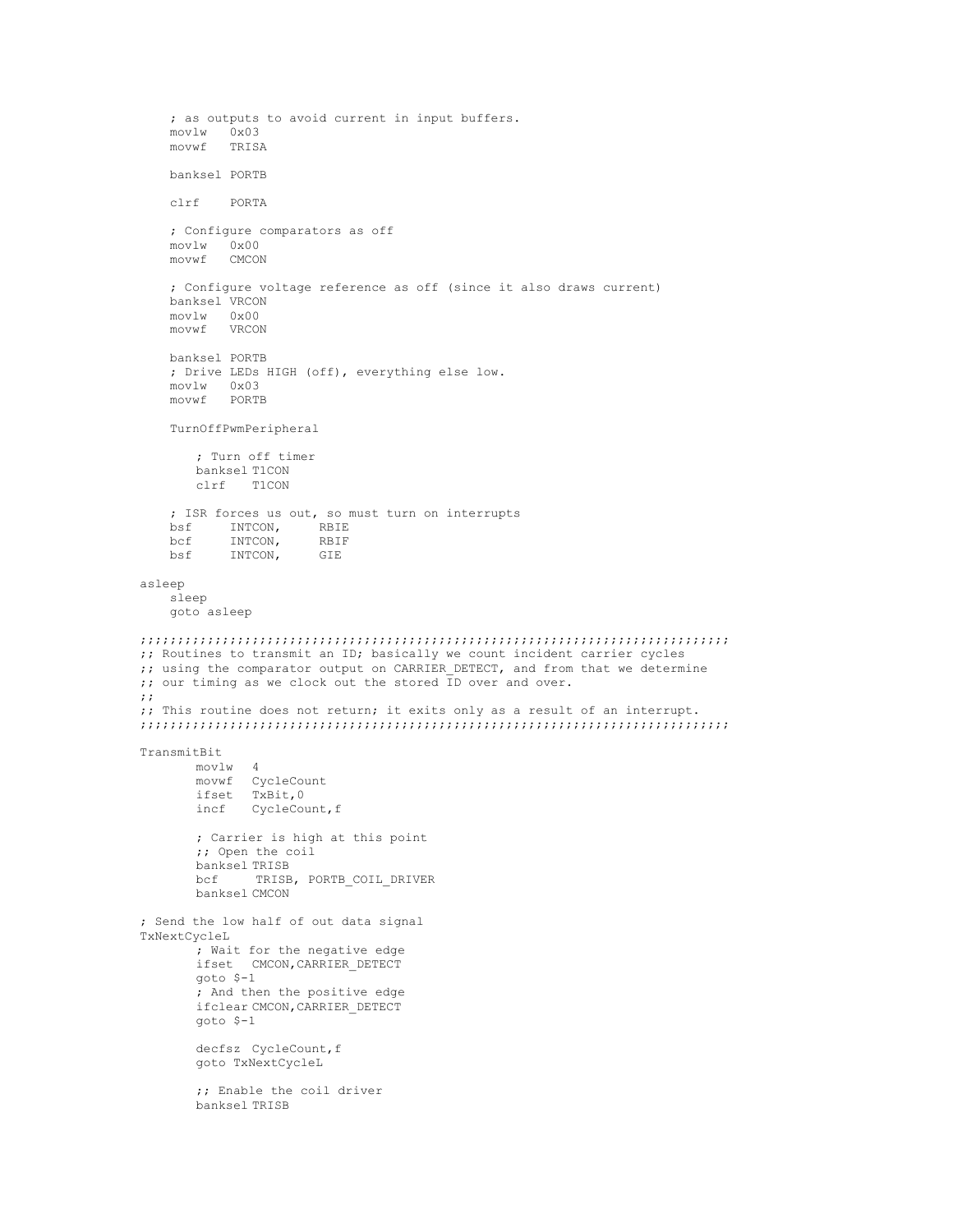```
bsf TRISB, PORTB_COIL_DRIVER
       banksel CMCON
       movlw 4
       movwf CycleCount
       ifset TxBit,0
       incf CycleCount,f
; And the high half of our data wave
TxNextCycleH
       ; Wait for the negative edge
       ifset CMCON,CARRIER_DETECT
       goto $-1
       ; And then the positive edge
       ifclear CMCON,CARRIER_DETECT
       goto $-1
       decfsz CycleCount, f
       goto TxNextCycleH
       ; And open the coil again
       banksel TRISB
       bcf TRISB, PORTB_COIL_DRIVER
       banksel CMCON
       ; We're done
       return
TransmitCardId
       TurnOffPwmPeripheral
    ; Set up Vref to ground, since the sensed carrier comes in AC-coupled
    ; about that point.
   banksel VRCON
   movlw 0xa0
   movwf VRCON
   ; Both comparators on, -inputs to RA0/RA1, +inputs to Vreg module
   banksel CMCON
   movlw 0x02<br>movwf CMCOM
          CMCON
   ; Set the pin that drives the emitter followers HIGH. The loop will tri-state or
drive this pin
    ; without touching its value; setting the pin high makes debugging easier.
          PORTB, PORTB COIL DRIVER
spinTx
       ;Send the preamble
       ;We capture 512 bits of a 540-bit signal. Send the end of the previous signal (13
zeros)
       movlw 13<br>movwf bit
              bitCount
       clrf TxBit<br>bsf
                      PORTA, 3; PORTA, 3 is high when we're sending preamble - useful for
debuging
SendPreambleBitL
      call TransmitBit
       decfsz bitCount, f
       goto SendPreambleBitL
       ; And then the preamble for this iteration (15 1's)
       movlw 15
       movwf bitCount
       incf TxBit,f
SendPreambleBitH
       call TransmitBit
       decfsz bitCount,f
       goto SendPreambleBitH
```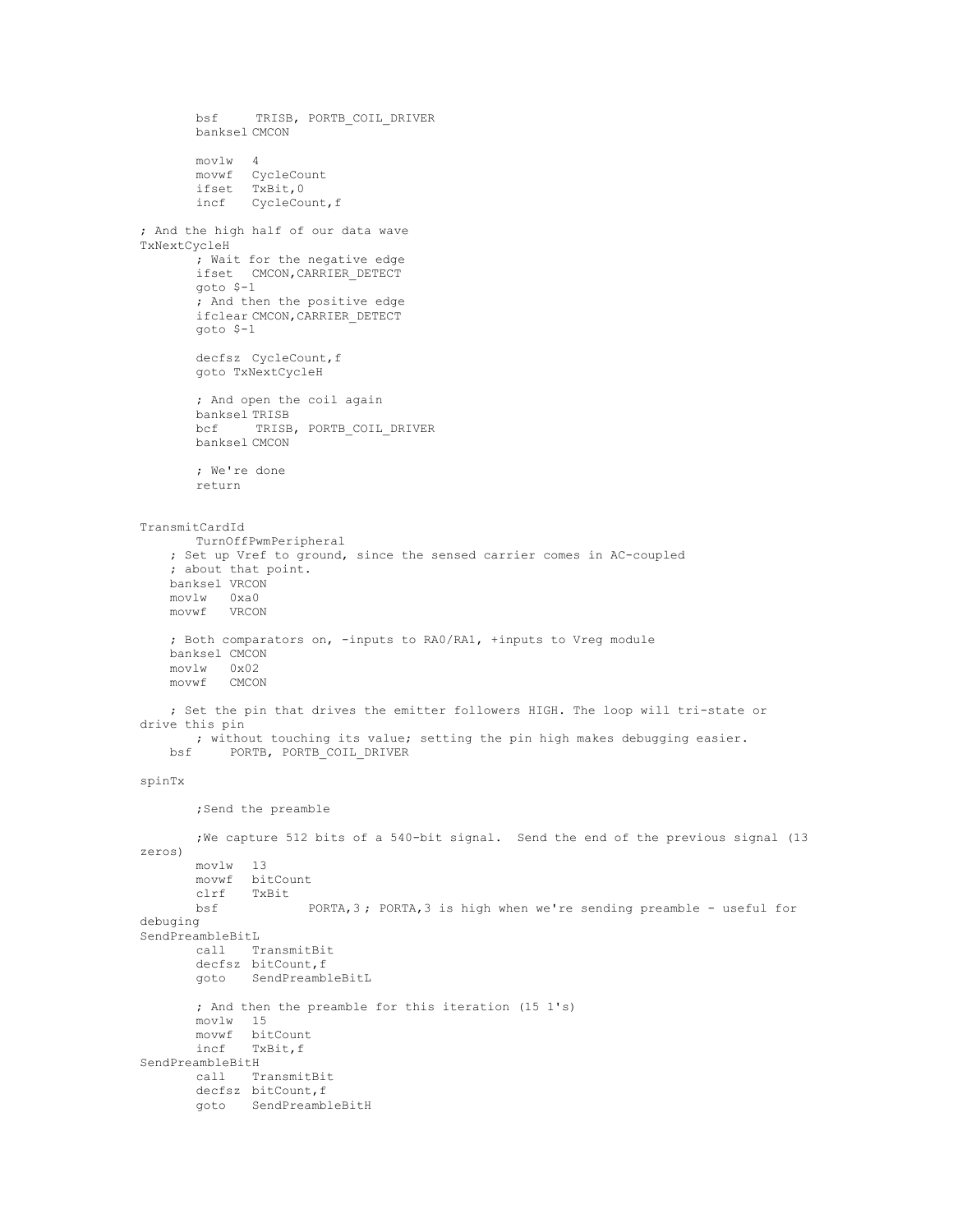```
bcf PORTA,3
       ; Preamble is done; send the card ID
    movlw 64
    movwf bitCount<br>movlw cardId
           cardId
   movwf FSR
SendByte
        movf INDF,w
        movwf CurrentByte
       movlw 8
       movwf CurrentBit
SendBit<br>clrf
              clrf TxBit
       ifset CurrentByte,7<br>incf TxBit.f
              TxBit,f
       call TransmitBit<br>rlf C
                      CurrentByte, f
       decfsz CurrentBit, f
       goto SendBit
       incf FSR,f
       decfsz bitCount,f
       goto SendByte
       ; Keep sending the ID over and over until we get interrupted.
    goto spinTx
;;;;;;;;;;;;;;;;;;;;;;;;;;;;;;;;;;;;;;;;;;;;;;;;;;;;;;;;;;;;;;;;;;;;;;;;;;;;;;;
;; Routines to read the ID. We apply a 125 kHz square wave to the coil driver
;; gates, using the PWM module to save ourselves the pain of counting
;; cycles. Then we wait for an edge after a long period of time, sync to the
;; header (15 1's) and then read the ID.
;;
;; This is prone to error, though, especially at startup, so we read the ID
;; again and compare it to the one that we recorded. If they don't match then
;; we throw the stored ID away and start over.
;;
;; This routine will return if it thinks that it has read an ID, or exit
;; due to an interrupt.
;;;;;;;;;;;;;;;;;;;;;;;;;;;;;;;;;;;;;;;;;;;;;;;;;;;;;;;;;;;;;;;;;;;;;;;;;;;;;;;
GetIdFromCard
    ; Set up Vref to 2.5v, since the sensed data comes in AC-coupled
    ; about that point.
   banksel VRCON
    movlw 0xAC
    movwf VRCON
                      TRISA, 2
       bsf TRISA, 0<br>bsf TRISA, 1
                       TRISA, 1
    ; Both comparators on, -inputs to RA0/RA1, +inputs to Vreg module
    banksel CMCON
    movlw 0x02
    movwf CMCON
       ; For debugging, use RA3 to follow the carrier / data
       bcf TRISA, 3<br>bcf TRISB, 6
                      TRISB, 6
    banksel PORTB
                        PORTB COIL DRIVER
    TurnOnPwmPeripheral
    ; give the oscillator some time to settle (tuned circuit)
    DebounceWait l8
       goto GrabID
```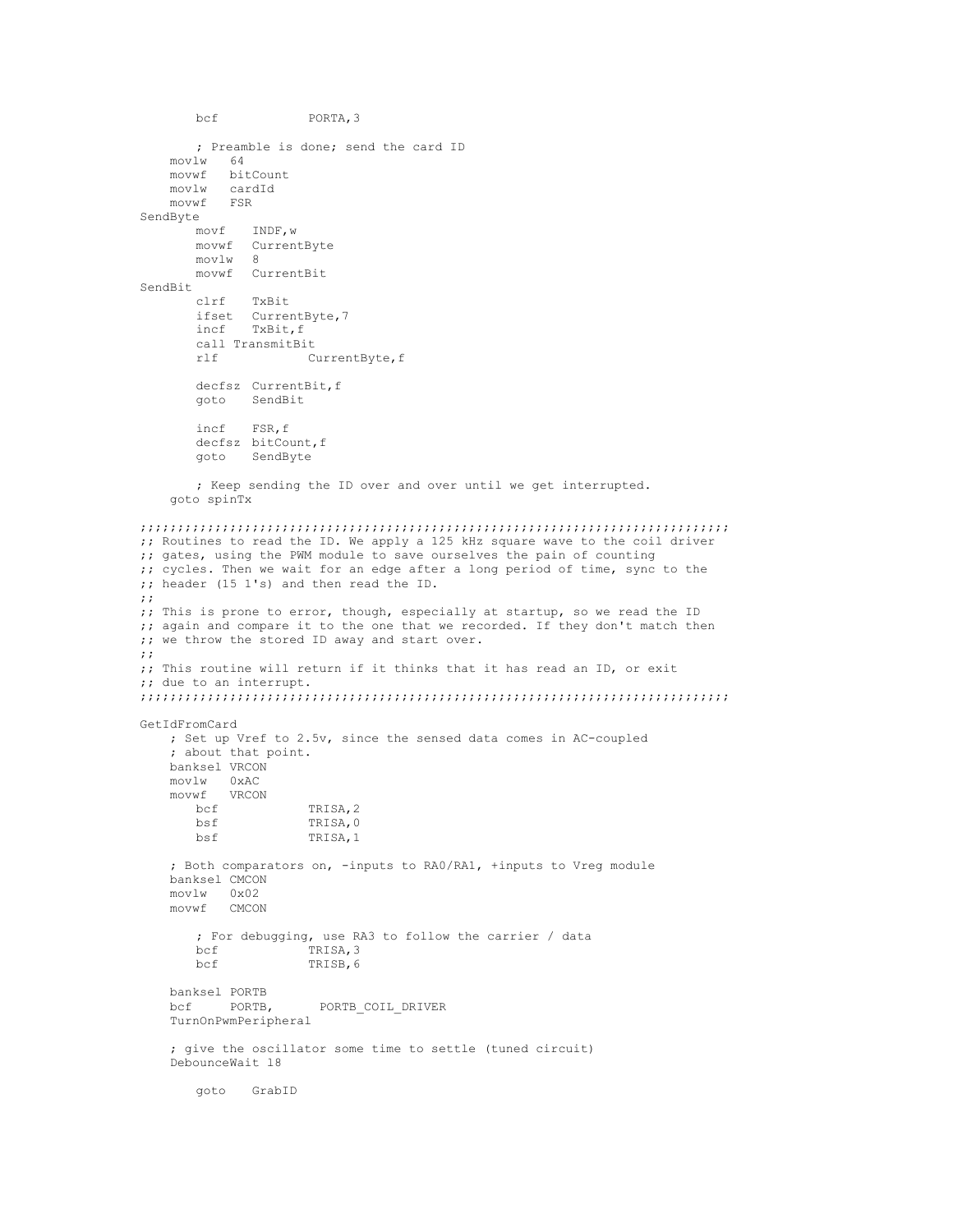```
; Subroutine to receive a bit from the carrier
; Returns 1 or 0 in ReceivedBit
CalculateBit
       clrf ReceivedBit
       GreenLedOn
       ; At this point, data should always be positive. Wait for it to go negative...
       ifset CMCON,DATA_DETECT
       goto $-1
       GreenLedOff
       ; ...and then positive again
       ifclear CMCON, DATA DETECT
       goto $-1
       ; Save the timer count
       movf TMR1L,w
       ; And reset it
       clrf TMR1L
       clrf TMR1H
       ; w should now contain ~144 (for a 0) or ~192 (for a 1)
       ; Subtract 168 and see if we overflow...
       sublw 0xA8<br>ifset STATUS,C
                            ; We subtracted W from 168. If W was ~192, an overflow
occurred, borrow will be 0, and we have received a '1'
       goto NullBit
       incf ReceivedBit,f ; ReceivedBit is cleared at the start of the routine, so
set the bit if we received a 1.<br>bsf PORTA, 3
                     PORTA, 3 ; Debugging
       return
NullBit:
                     PORTA, 3 ; Debugging
       return
GrabID
   ; Set up the area of memory in which we will store the ID.
          cardId
   movwf FSR
    movlw 64
    movwf bitCount
       movlw 0x11
       movwf T1CON ; Timer1 enable, internal clock, shut off osc, 1:2 prescale
       ; Wait for a positive data edge
       ifset CMCON,DATA_DETECT
       goto $-1
       ifclear CMCON,DATA_DETECT
       goto $-1
       clrf TMR1L ; Reset timer output
       clrf TMR1H
       ;Code starts with 15 1's - look for the start sequence, then grab 64 bytes (512
hifs)LookForPreamble
        movlw 15
        movwf temp
LookForMorePreamble
       call CalculateBit
       ifclear ReceivedBit,0
       goto LookForPreamble
       decfsz temp,f
       goto LookForMorePreamble
       ; Preamble is done - grab 64 bytes of code
       movlw 64
       movwf CurrentByte
ReceiveByte
              movlw 8
```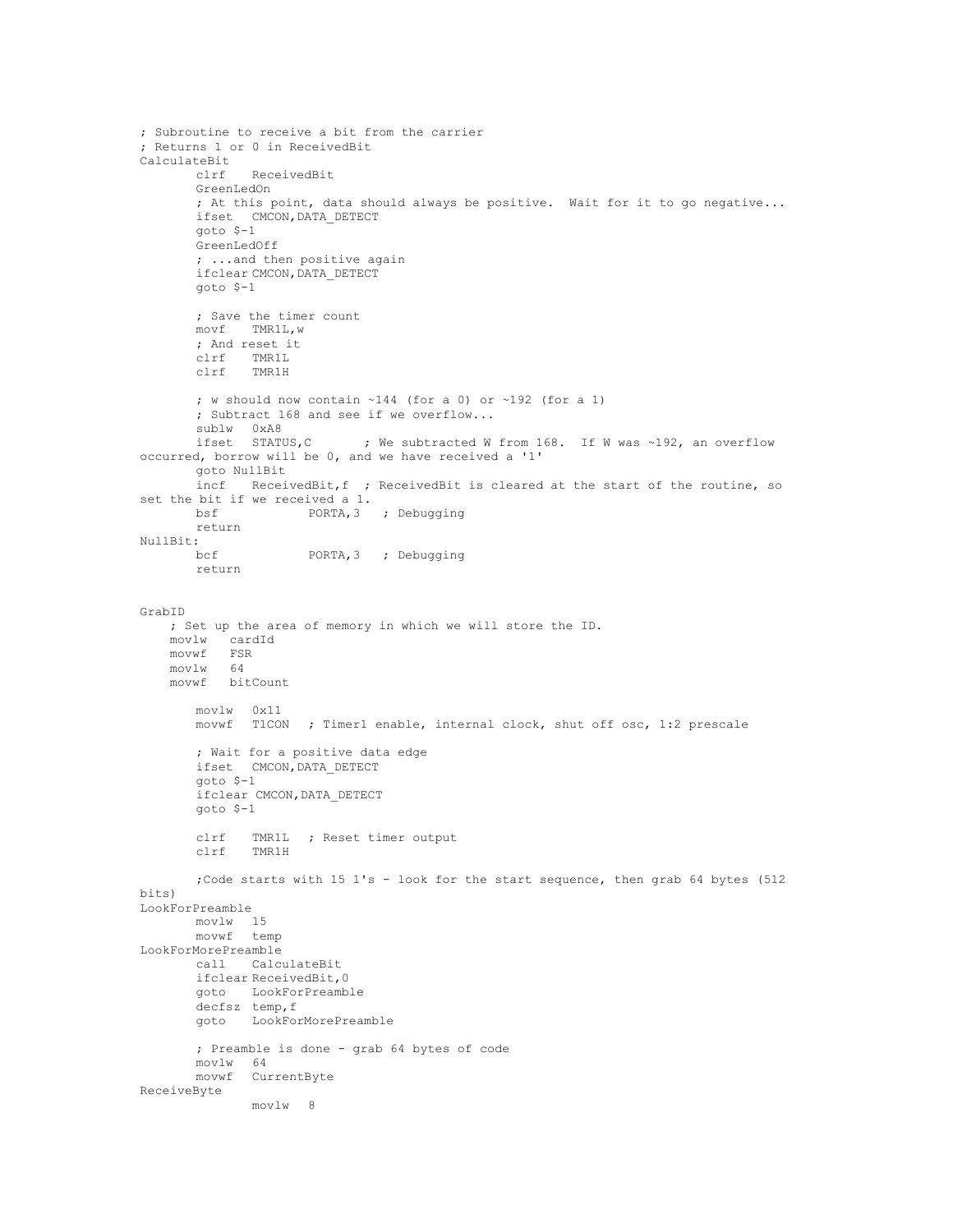```
movwf CurrentBit
ReceiveBit
                     call CalculateBit<br>RLF INDF,
                     RLF INDF, f<br>bcf INDF.0
                                    INDF, 0
                     ifset ReceivedBit, 0<br>bsf TNDF.0
                             bsf INDF,0
                      ifset ReceivedBit,0
                      GreenLedOn
                      ifclear ReceivedBit,0
                     GreenLedOff
                      decfsz CurrentBit, f
                      goto ReceiveBit
                      incf FSR,f
                      decfsz CurrentByte,f
                      goto ReceiveByte
EndOfBytes
      ; Grabbed 64 bytes of ID - 512 bits. Check the ID now...
   movlw 10 ; We'll check it 10 times...
   movwf iterCount
checkIdManyTimes
   ; Now we have the ID; but since we don't know how to check the CRC or
   ; anything like that, we need some way to determine whether we've
   ; received a valid signal, or just noise. Do this by receiving the ID
   ; a second time.
   movlw cardId
   movwf FSR
CheckForPreamble
       movlw 15
       movwf temp
CheckForMorePreamble
       call CalculateBit
       ifclear ReceivedBit,0
       goto CheckForPreamble
       decfsz temp,f
       goto CheckForMorePreamble
       movlw 64
      movwf CurrentByte
CheckReceiveByte
              movlw 8
              movwf CurrentBit
CheckReceiveBit
                     call CalculateBit
                     RLF CheckByte, f
                     bcf CheckByte, 0
                     ifset ReceivedBit, 0<br>bsf CheckB
                                   CheckByte, 0
                      ifset ReceivedBit,0
                      GreenLedOn
                     ifclear ReceivedBit,0
                     GreenLedOff
                     decfsz CurrentBit,f
                      goto CheckReceiveBit
CheckByteIsValid:
       movf INDF,w
       subwf CheckByte, w
       ifclear STATUS,Z ; Two bytes are not the same! Grab the ID again and start
over...
       goto GrabID
       ; Two bytes are the same. Check the next one..
       incf FSR,f
       decfsz CurrentByte,f
       goto CheckReceiveByte
```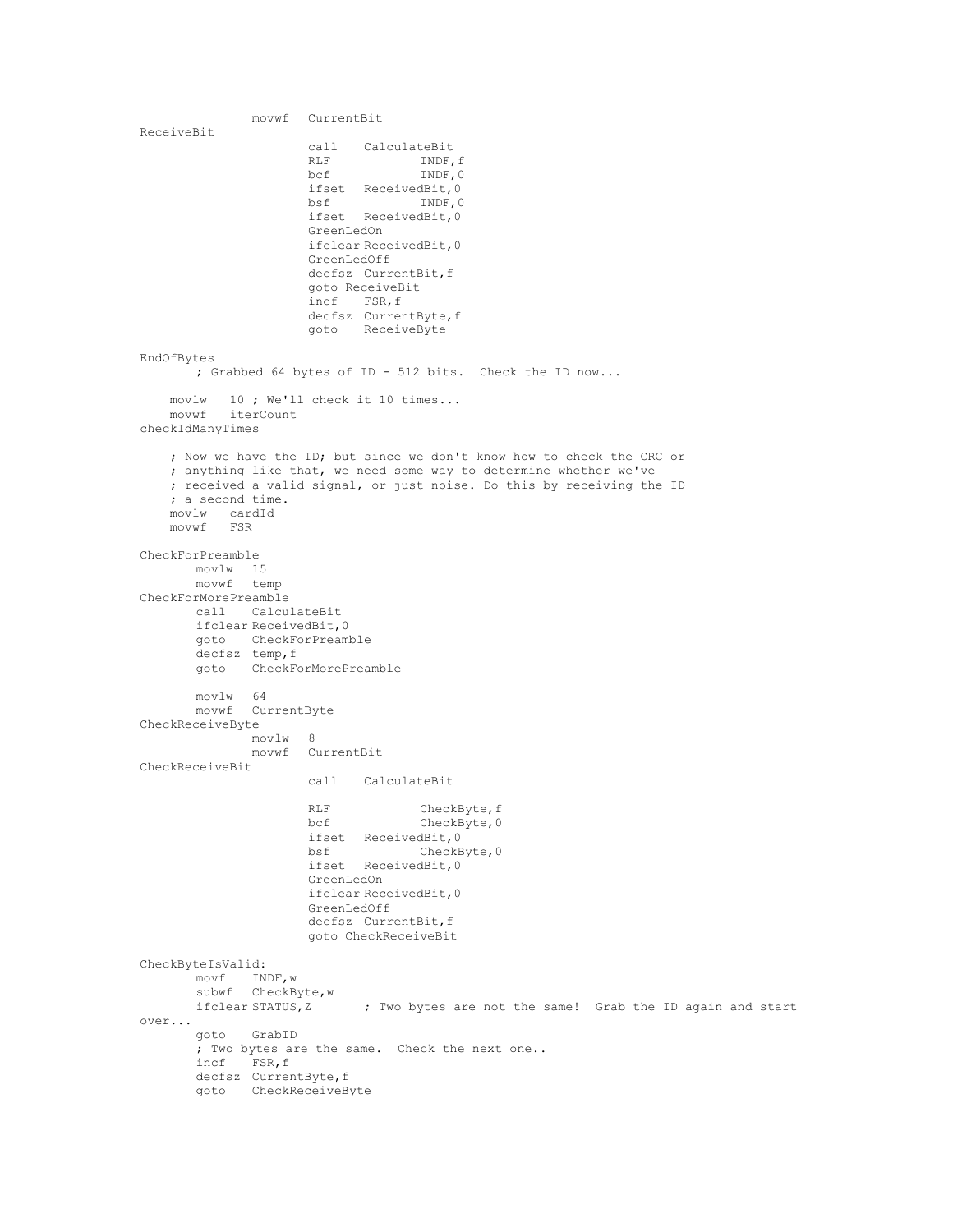```
; We've passed a single check. Check the ID many times, if we want to...
     decfsz iterCount, f
     goto checkIdManyTimes
     ; All the IDs agree, so it's a valid read. Leave it stored in RAM and go to sleep.
     goto SleepNSpin
;;;;;;;;;;;;;;;;;;;;;;;;;;;;;;;;;;;;;;;;;;;;;;;;;;;;;;;;;;;;;;;;;;;;;;;;;;;;;;;
;; In case someone has a HID reader but no card to clone, they can
;; still do a demo by replaying a previously-cloned card's ID. This is a
;; valid code that should read correctly.
;;;;;;;;;;;;;;;;;;;;;;;;;;;;;;;;;;;;;;;;;;;;;;;;;;;;;;;;;;;;;;;;;;;;;;;;;;;;;;;
loadFixedId<br>movlw 0x03
    movlw<br>movwf(cardId+0)<br>0xE0
     movlwmovwf (cardId+1)<br>movlw 0x7C
    movlwmovwf (cardId+2)<br>movlw 0x0F
    movlw<br>movwf
               (\text{cardId}+3)<br>0 \times 80movlw<br>movwf
               (\text{cardId}+4)movlw<br>movwf
                (cardId+5)movlw 0x1F<br>movwf (card
                (cardId+6)movlw 0x03<br>movwf (car
                (\text{cardId}+7)movlw 0xE0
     movwf (cardId+8)<br>movlw 0x7F
    movlw
     movwf (cardId+9)<br>movlw 0xE0
     movlwmovwf (cardId+10)<br>movlw 0x00
    movlw<br>movwf
               (cardId+11)<br>0xF8
    movlw<br>movwf
                (cardId+12)movlw 0x1F<br>movwf (card
                (cardId+13)movlw 0x03<br>movwf (car
     movwf (\text{cardId}+14)<br>movlw 0 \times F0movlw 0xE0<br>movwf (card
               (cardId+15)<br>0x3E
    movlwf\begin{array}{c} {\rm (cardId+16)}\\ 0x07 \end{array}movlwmovwf (cardId+17)<br>movlw 0xC0
    movlw<br>movwf
                (cardId+18)<br>0xF8
    movlw<br>movwf
                (cardId+19)movlw 0x1F<br>movwf (card
                (cardId+20)movlw 0x01<br>movwf (car
               (\text{cardId}+21)movlw<br>movwf
               (\text{cardId}+22)<br>0 \times 3Emovlw<br>movwf
                (\text{cardId}+23)<br>0 \times 07movlwmovwf (cardId+24)<br>movlw 0xFE
    movlw<br>movwf
                (\text{cardId}+25)<br>0 \times 00movlw<br>movwf
                (cardId+26)movlw 0x0F<br>movwf (card
                (cardId+27)movlw 0xFC
     movwf (cardId+28)
```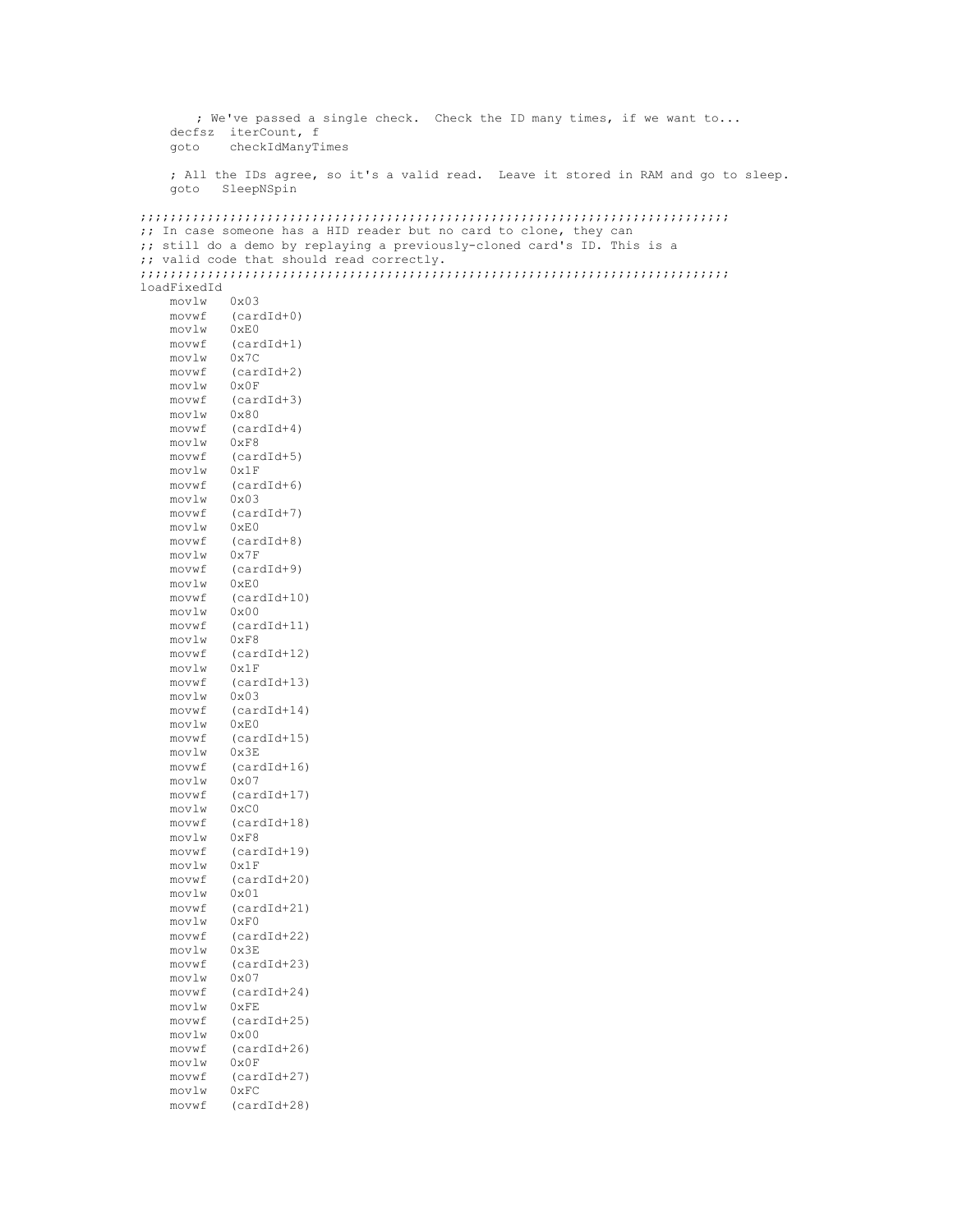| movlw          | $0\times 0$ F                  |
|----------------|--------------------------------|
| movwf          | $(cardId+29)$                  |
| movlw          | 0x80                           |
| movwf          | $(cardId+30)$                  |
| movlw          | $0\times07$                    |
| movwf          | $(cardId+31)$                  |
| movlw          | 0xFE                           |
| movwf<br>movlw | $(cardId+32)$<br>$0 \times 00$ |
| movwf          | $(cardId+33)$                  |
| movlw          | 0x0F                           |
| movwf          | $(cardId+34)$                  |
| movlw          | 0x81                           |
| movwf          | $(cardId+35)$                  |
| movlw          | 0xFF                           |
| movwf          | $(cardId+36)$                  |
| movlw          | 0x81                           |
| movwf          | $(cardId+37)$                  |
| movlw          | 0xF0                           |
| movwf          | $(cardId+38)$                  |
| movlw<br>movwf | 0x00                           |
| movlw          | $(cardId+39)$<br>0x7C          |
| movwf          | $(cardId+40)$                  |
| movlw          | $0\times 0$ F                  |
| movwf          | $(cardId+41)$                  |
| movlw          | $0\times81$                    |
| movwf          | $(cardId+42)$                  |
| movlw          | 0xFF                           |
| movwf          | $(cardId+43)$                  |
| movlw          | 0x80                           |
| movwf          | $(cardId+44)$                  |
| movlw          | 0xF8                           |
| movwf          | $(cardId+45)$<br>0x1F          |
| movlw<br>movwf | $(cardId+46)$                  |
| movlw          | $0\times00$                    |
| movwf          | $(cardId+47)$                  |
| movlw          | $0 \times 0 F$                 |
| movwf          | $(cardId+48)$                  |
| movlw          | $0\times$ FC                   |
| movwf          | $(cardId+49)$                  |
| movlw          | 0x07                           |
| movwf          | $(cardId+50)$                  |
| movlw          | $0 \times C0$                  |
| movwf<br>movlw | $(cardId+51)$<br>0x03          |
| movwf          | $(cardId+52)$                  |
| movlw          | 0xE0                           |
| movwf          | $(cardId+53)$                  |
| movlw          | 0x7F                           |
| movwf          | $(cardId+54)$                  |
| movlw          | 0xE0                           |
| movwf          | $(cardId+55)$                  |
| movlw          | 0x3E                           |
| movwf          | $(cardId+56)$                  |
| movlw          | 0x00                           |
| movwf          | $(cardId+57)$<br>0x1F          |
| movlw<br>movwf | $(cardId+58)$                  |
| movlw          | 0xF8                           |
| movwf          | $(cardId+59)$                  |
| movlw          | 0x00                           |
| movwf          | $(cardId+60)$                  |
| movlw          | 0x3E                           |
| movwf          | $(cardId+61)$                  |
| movlw          | 0x07                           |
| movwf          | $(cardId+62)$                  |
| movlw          | $0 \times C0$                  |
| movwf          | $(cardId+63)$<br>SleepNSpin    |
| goto           |                                |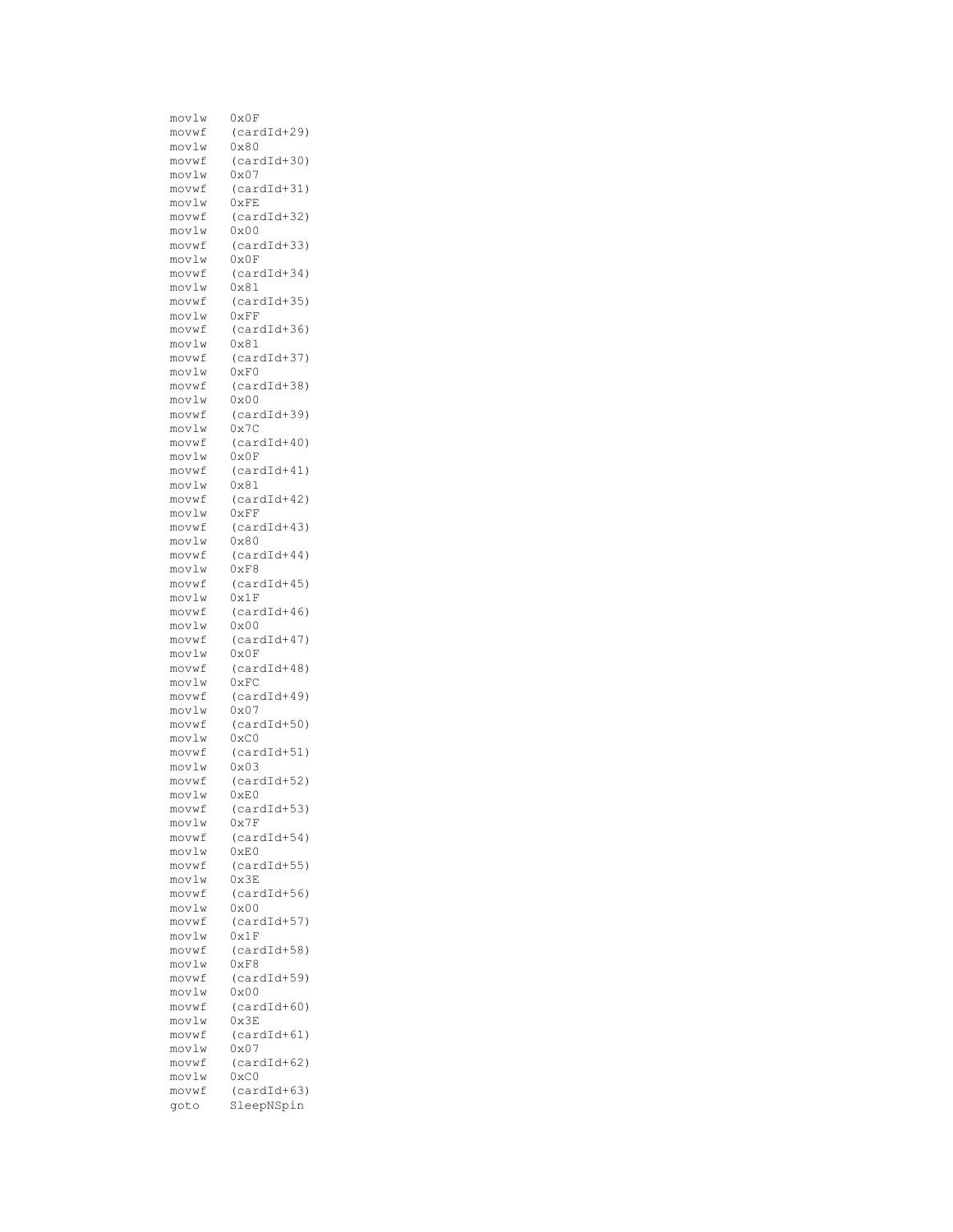```
;;;;;;;;;;;;;;;;;;;;;;;;;;;;;;;;;;;;;;;;;;;;;;;;;;;;;;;;;;;;;;;;;;;;;;;;;;;;;;;
;; Write the ID from RAM to flash; presumably this is one that we wish to
;; hold on to. That means that this ID will be loaded by default on power-
;; on reset, so we can always get it back, even if we clone other tags
;; later.
;;;;;;;;;;;;;;;;;;;;;;;;;;;;;;;;;;;;;;;;;;;;;;;;;;;;;;;;;;;;;;;;;;;;;;;;;;;;;;;
writeIdToEeprom<br>movlw 64
   movlw 64
    movwf bitCount
    movlw cardId<br>movwf FSR
   movwfbsf STATUS, RPO<br>clrf EEADR
    clrf EEADR<br>bcf STATUS
            STATUS, RPO
writeByteToEeprom
    ; load the byte to be written into W
    movf INDF, w
   bsf STATUS, RP0
    ; write W to EEADR
    movwf EEDATA<br>bsf EECON1,
            EECON1, WREN
   movlw 0x55
   movwf EECON2<br>movlw 0xaa
    movlw 0xaa
    movwf EECON2
   bsf EECON1, WR
    ifset EECON1, WR<br>goto $ -1$ - 1; increment write position in EEPROM
    incf EEADR, f
    bcf STATUS, RP0
    ; increment read position in RAM
    incf FSR, f
    decfsz bitCount, f<br>goto writeByteToP
            writeByteToEeprom
    bsf STATUS, RPO<br>bcf EECON1, WREI
    bcf EECON1, WREN
    bcf STATUS, RP0
    goto SleepNSpin
    end
```